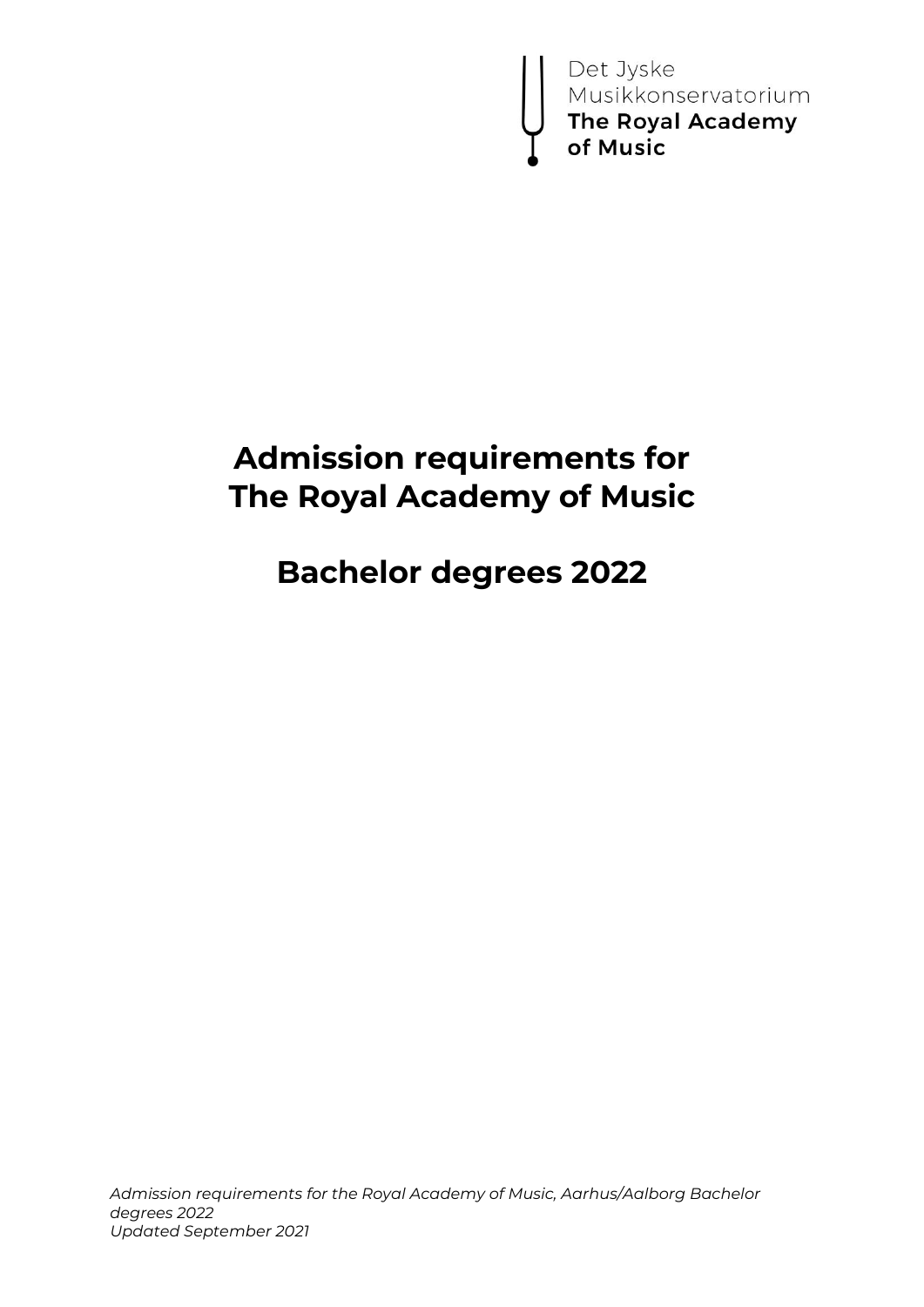## **Welcome to The Royal Academy of Music**

At The Royal Academy of Music (RAMA), we place the individual musician and the development of the special talent at the very centre of our work, and we are serious about both genre and musical variety and plurality.

Overall speaking, we educate our students for what we call artistic citizenship. This means that we teach all the skills needed to work in the world of music. At the same time, it means that education focuses on how you can create value within the areas of art, civil society and market as an artist or teacher. And above all, we help you to find the artistic expression that your talent provides.

The programmes are created in such a way that you from your 1st year of studies can influence the skills and professional competences that is to characterise your education. The opportunity to select skills and professional competences intensifies during the course of an education.

#### **Unique surroundings**

RAMA has departments in both Aarhus and Aalborg. This means that we have a broad network in the regions and in Denmark as such. We collaborate with festivals, professional ensembles, music schools, universities and many others concerning internships, concerts, research and teaching. In this area, we also place variety and plurality at the centre of our programmes.

In Aarhus, we reside in Musikhuset (The Concert Hall) and in Aalborg we reside in Musikkens Hus (House of Music). At both locations, we share the buildings with other important music institutions. We have state-of-the-art sound studios, fantastic concert halls with modern technology as well as modern teaching and rehearsal rooms especially build for the academy. Our buildings are located in the middle of two of the largest Scandinavian cities offering education, with a very lively study environment and a wide-ranging and attractive music life.

#### **Vision and cooperation**

RAMA is an international music academy in a globalised world. We collaborate closely with leading music academies around the world and have a large network at both teacher level and institution level. Our partners come from Europe, the Middle East, Asia, the United States and Africa, and we help you to meet that world in order to study, whether you want to go to Berlin, New York or somewhere else. At The Royal Academy of Music, you will meet many young foreign musicians studying here, and we have guest teachers from all over the world affiliated with the academy. Besides the scheduled classes, we organise many projects, symposia, internships in "the real world", master classes and student concerts every year. The daily classes are both within the individual subject areas and across subjects and musical genre. The opportunity to immerse yourself in your own subject area and, at the same time, be acquainted with other genres is what gives the academy a particularly rich and creative study environment.

The daily classes are both within the individual subject areas and across subjects and musical genres.

Claus Olesen *Principal*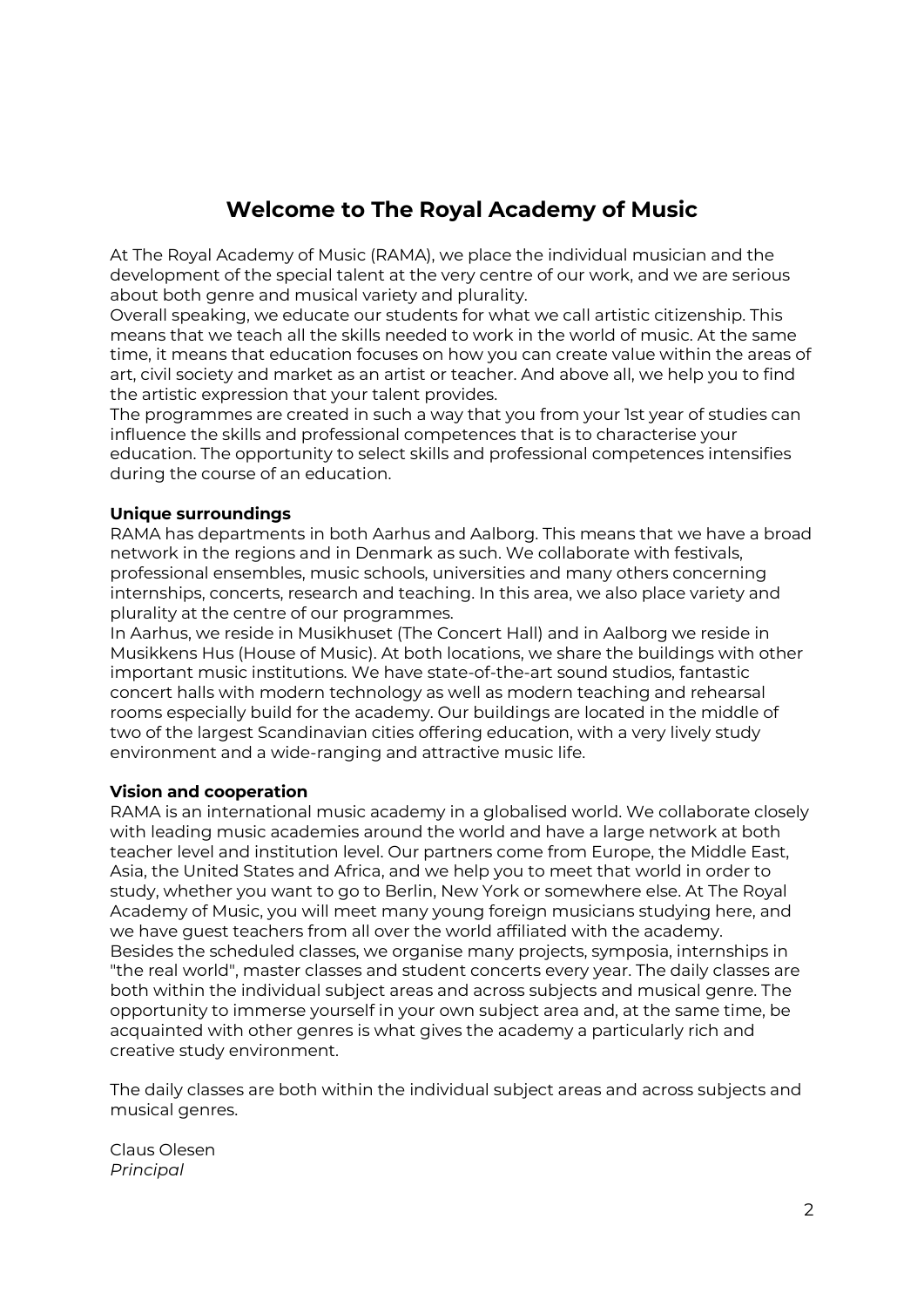## **Content**

| 1 General information about admission for a Bachelor degree course 6 |  |
|----------------------------------------------------------------------|--|
|                                                                      |  |
|                                                                      |  |
|                                                                      |  |
|                                                                      |  |
|                                                                      |  |
|                                                                      |  |
|                                                                      |  |
|                                                                      |  |
|                                                                      |  |
|                                                                      |  |
|                                                                      |  |
|                                                                      |  |
|                                                                      |  |
|                                                                      |  |
|                                                                      |  |
|                                                                      |  |
|                                                                      |  |
|                                                                      |  |
|                                                                      |  |
|                                                                      |  |
|                                                                      |  |
|                                                                      |  |
|                                                                      |  |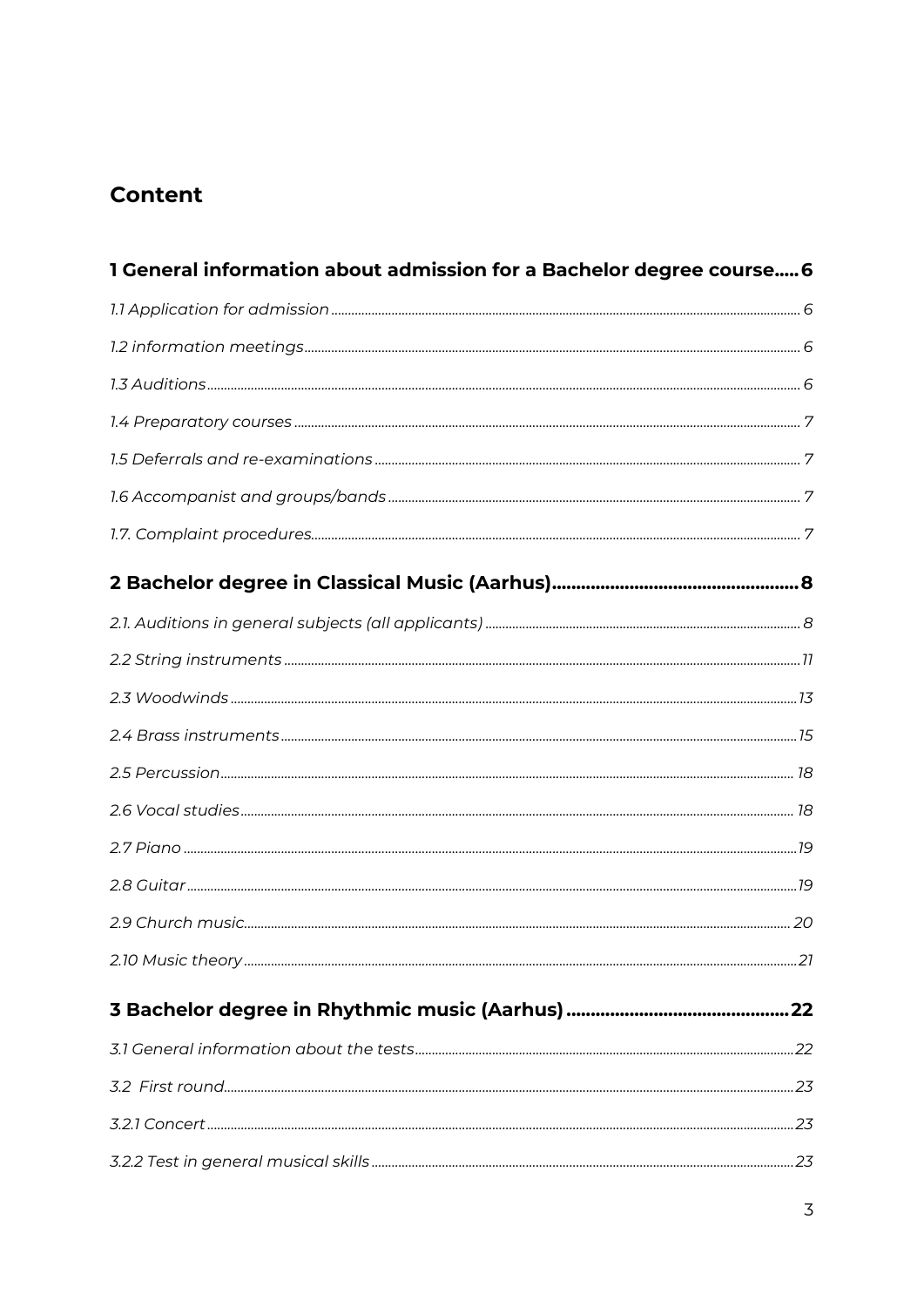| 5 Bachelor degree in Rhythmic music and movement (Aarhus) 30 |    |
|--------------------------------------------------------------|----|
|                                                              |    |
|                                                              |    |
|                                                              |    |
|                                                              |    |
|                                                              |    |
|                                                              |    |
|                                                              |    |
| Bachelor in General Music Education, AM, (Aarhus)            | 34 |
|                                                              |    |
|                                                              |    |
|                                                              |    |
|                                                              |    |
|                                                              |    |
| 7 Bachelor degree in Electronic composition (Aarhus) 38      |    |
|                                                              |    |
|                                                              |    |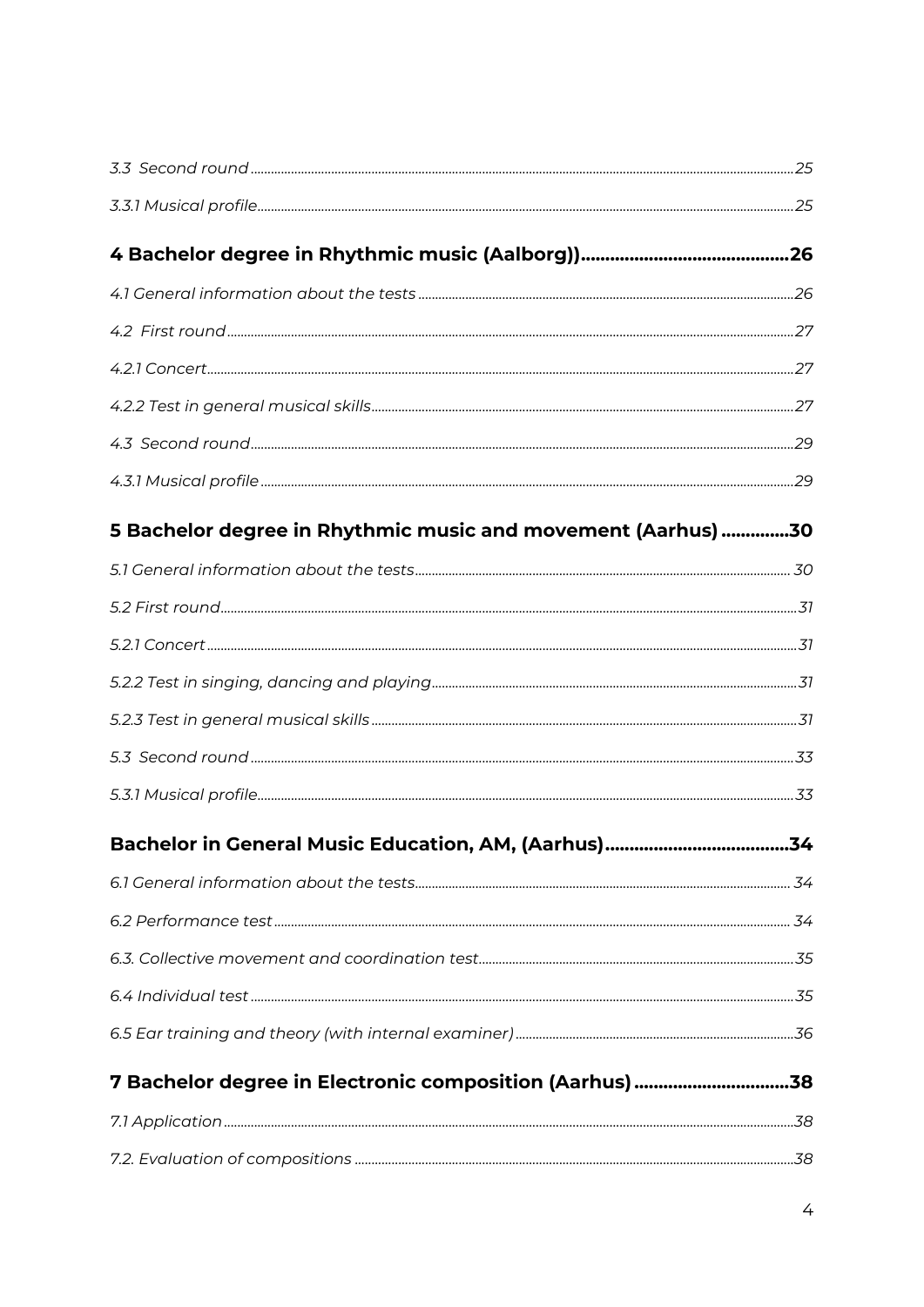| 10 Bachelor degree in Electronic Sound and Music (Aalborg) 45 |  |
|---------------------------------------------------------------|--|
|                                                               |  |
|                                                               |  |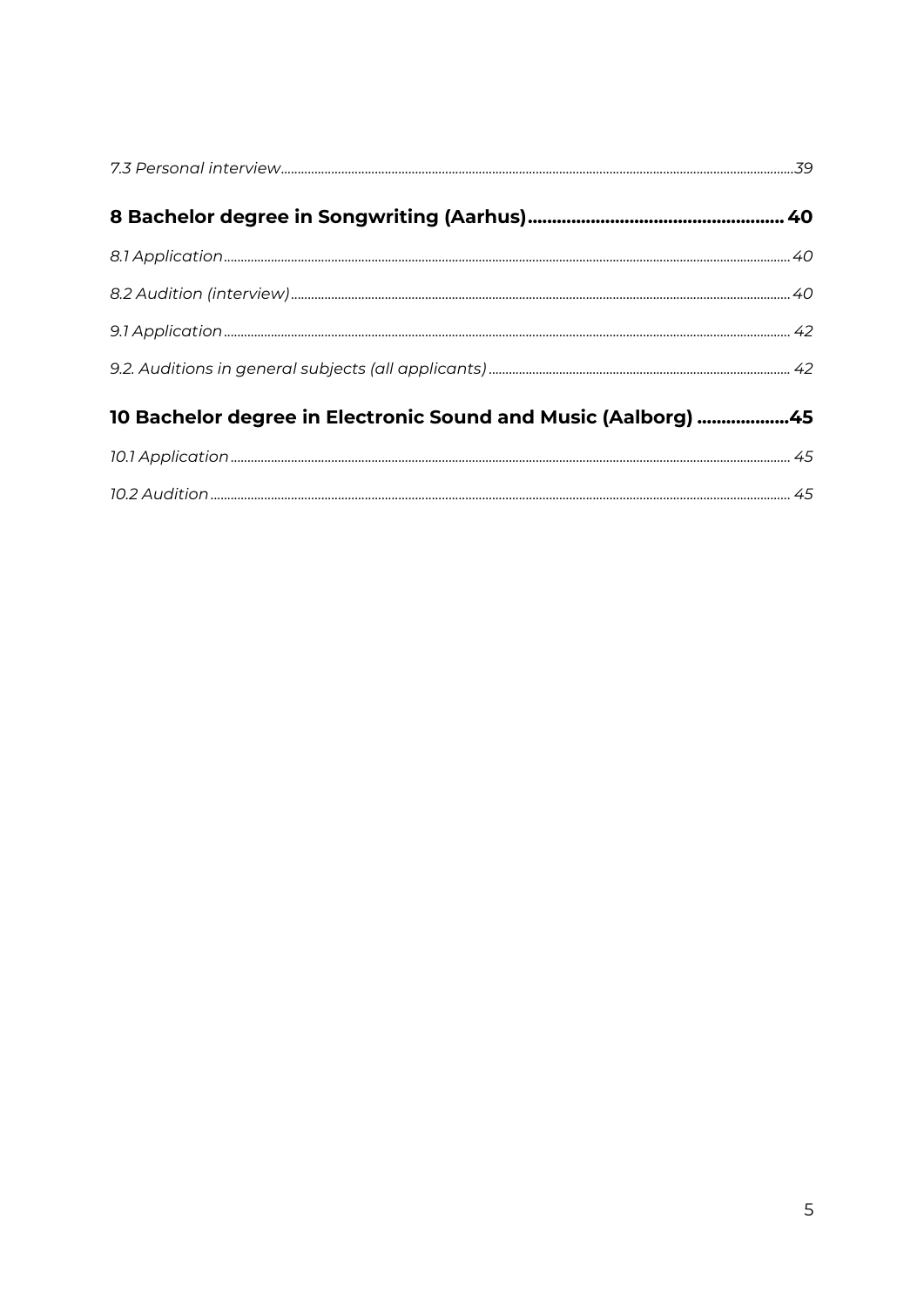## <span id="page-5-0"></span>**1 General information about admission for a Bachelor degree course**

## <span id="page-5-1"></span>**1.1 Application for admission**

Application for admission must be via the academy website: [www.musikkons.dk.](http://www.musikkons.dk/) Information about the individual courses, including the relevant study programmes and curriculums, may be found at the website of the Royal Academy of Music.

Applicants for the Bachelor programmes at the academy must pay a fee of DKK 500 for the audition. This fee partly covers expenses in connection with the conduct of the audition and is non-refundable unless the application is cancelled **before** the application deadline 1 December.

The application is not valid until the payment has been made.

Application deadline is 01 December 2021 at 12.00.

If the deadline is a Saturday, Sunday or holiday, the deadline is moved to the first coming weekday at 12.00.

## <span id="page-5-2"></span>**1.2 information meetings**

The Royal Academy of Music arranges information meetings about the degree courses every year. During the meetings, details about the course content will be explained and there will be time for questions, e.g. about the audition.

You may find further information about the information meetings at the academy website.

## <span id="page-5-3"></span>**1.3 Auditions**

Auditions take place in January and February 2022.

The auditions are evaluated according to the 7-point grading scale.

Normally, The Royal Academy of Music is not able to accept all qualified applicants. The acceptance process first and foremost emphasises the results of the entry auditions, but other things must be considered as well, e.g. special needs in the music world and the consideration of a meaningful mix of instruments and voices for ensemble playing at the Royal Academy of Music.

For the Rhythmic courses, the following applies: if an applicant applies and is qualified for more than one course, The Royal Academy of Music reserves the right to decided which of the courses, the applicant will be accepted at.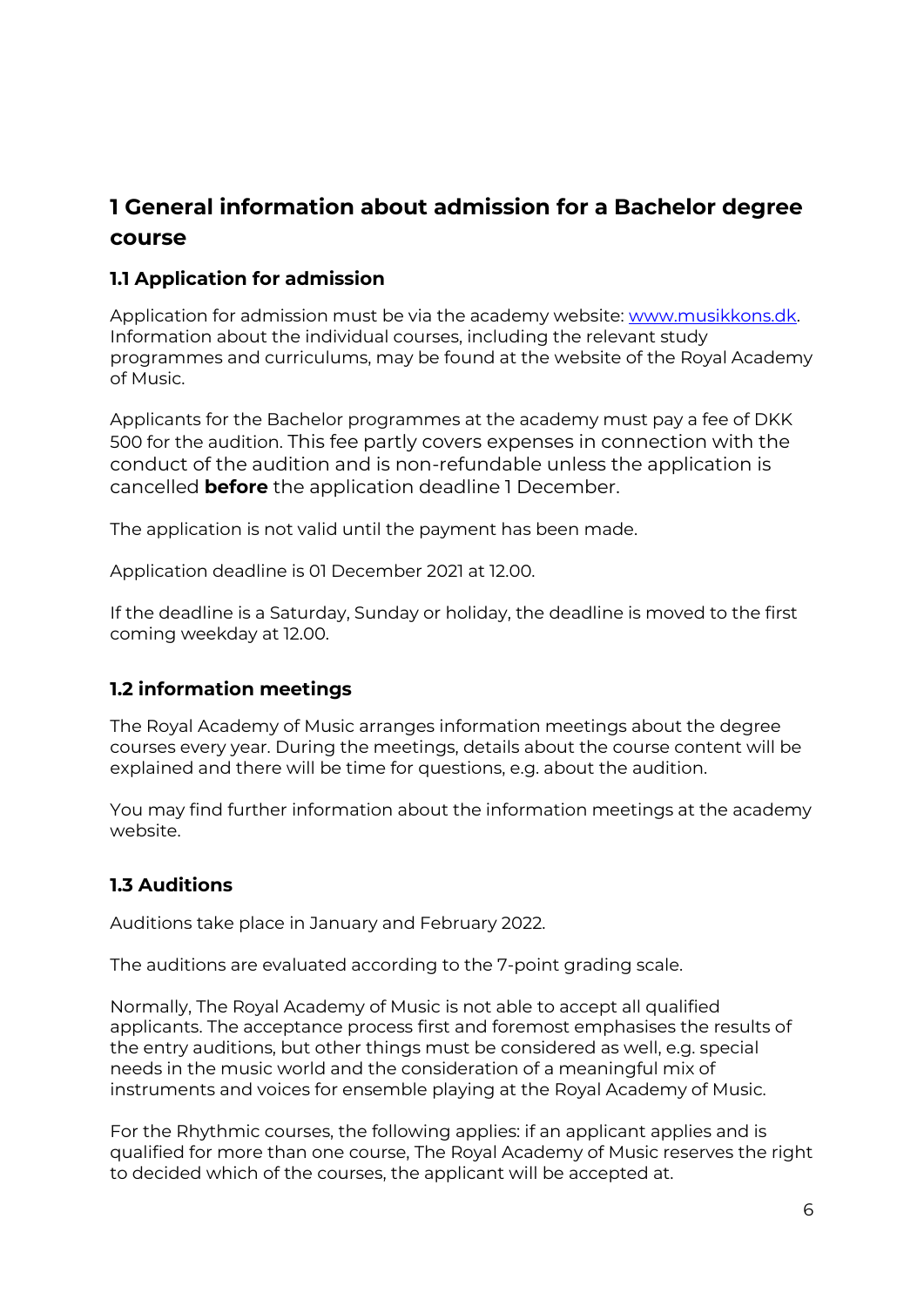## <span id="page-6-0"></span>**1.4 Preparatory courses**

You may find information about the nearest MGK course at [www.uddannelsesguiden.dk.](http://www.uddannelsesguiden.dk/) You may also find your local music school here.

## <span id="page-6-1"></span>**1.5 Deferrals and re-examinations**

If an applicant is prevented from attending the audition due to illness, a deferral is offered. The prerequisite for a deferral is a submitted medical report no later that three days after the original audition.

Please note that the application fee of DKK 500 is not refunded in case of illness.

If an applicant fails in the general subjects, a re-examination may be offered.

Deferrals and re-examinations are planned by the Royal Academy of Music immediately after the entry auditions.

## <span id="page-6-2"></span>**1.6 Accompanist and groups/bands**

Applicants must bring their own accompanist(s), groups and bands unless otherwise described in the admission requirements. The Royal Academy of Music may be able to help out by referring to one of the academy accompanists. The cost of the accompanist is met by the applicant.

## <span id="page-6-3"></span>**1.7. Complaint procedures**

A complaint in connection with the audition must be submitted to the academy no later than two weeks after the announcement of the result. For further information, please see the Executive Order about music educational programmes at the Music Academies and the Opera Academy (no. 833 of 23 June 2017) and the Executive Order about treatment of complaints about tests and examinations at the Music Academies and the Opera Academy (no. 616 of 05 May 2015).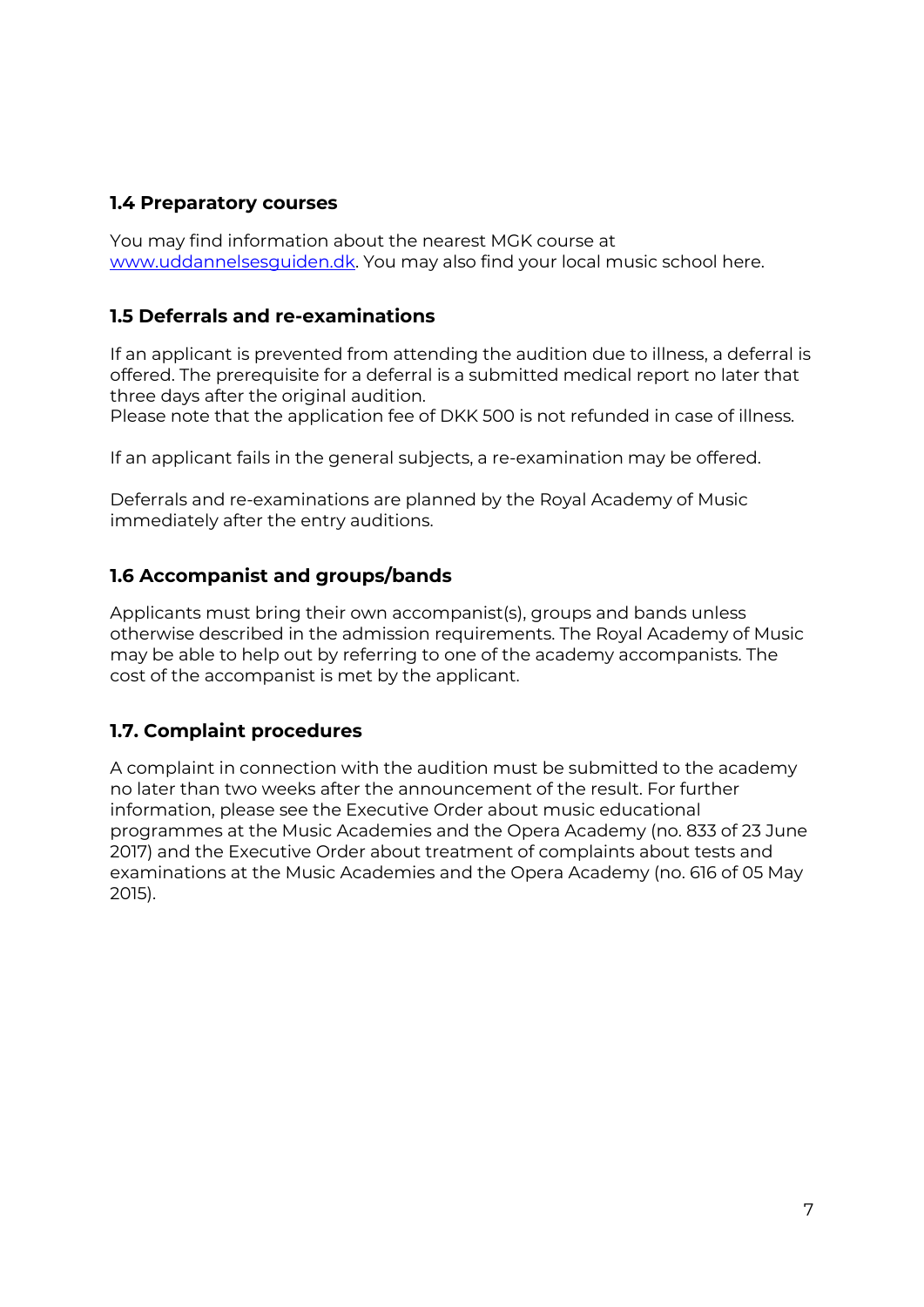## <span id="page-7-0"></span>**2 Bachelor degree in Classical Music (Aarhus)**

All entry auditions for the Bachelor programmes in classical music consist of an audition in the main subject and tests in the general subjects (theory, ear training and piano). Tests in general subjects are usually held after the main audition is passed. However, due to the overall planning, an applicant may be asked to take the tests in general subjects before the main audition is held.

Below you may find a description of the specific requirements for the auditions for the general subjects and for the individual main subjects. *Applicants at instrument/vocal studies are given three grades at the main audition: prepared repertoire, set assignment and prima vista. The applicant must pass all three parts in order to be considered for a study place.*

#### Evaluation criteria

The evaluation should reflect the applicant's possibility to reach the objectives of the education in question.

## <span id="page-7-1"></span>**2.1. Auditions in general subjects (all applicants)**

#### **Ear training and theory**

The purpose of the tests is to test the applicant's level of ear training and theory. Examples of types of assignments (paradigms) may be found at the website for the Royal Academy of Music [www.musikkons.dk](http://www.musikkons.dk/) under programmes/admission.

Duration of the test is two hours.

A grade will be given for each of the five parts. The overall grade will be an average of these five grades. It is a precondition to pass the test that *either* a) all five parts are passed separately *or* b) that at least four parts are passed and that the collected average mark is at least 4.

Furthermore, the applicant must sit an oral test in ear training. The test is for guidance and is not prohibitive.

The purpose of the test is to document the applicant's level with a view to providing a basis for the best possible group composition.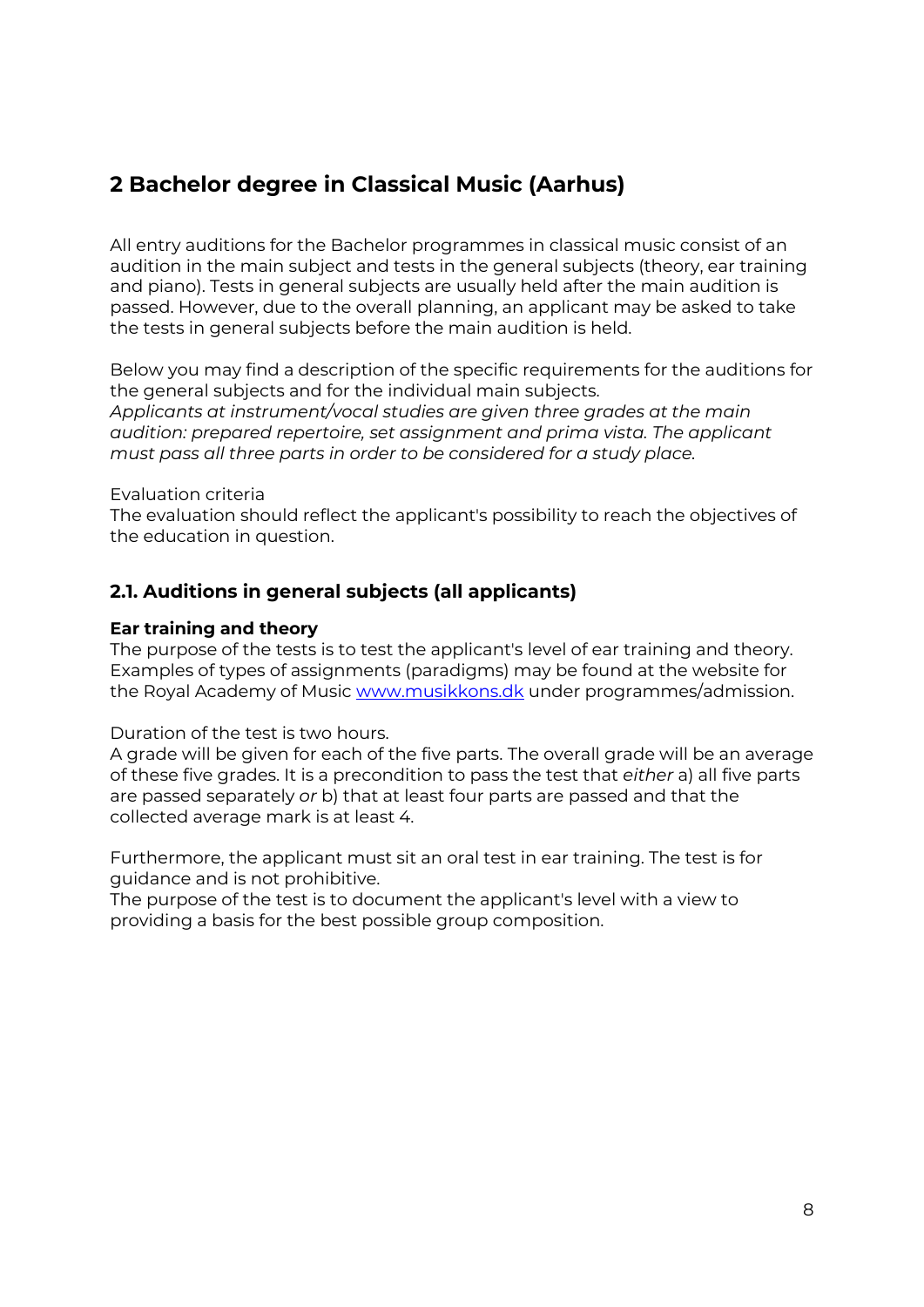The test covers:

Reading test:

A test of basic theoretical knowledge using the score examples provided:

- Defining intervals. All intervals up to the ninth may appear.
- Defining triads in root position and inversions.
- Dominant seventh chords in root position and their tonal links must be defined.

Reading of rhythm:

• Sight reading test of rhythm examples noted on one line, expressed in freely-chosen staves with pulse markings, possibly time markings. The time may be:  $2/4$ ,  $3/4$  or  $4/4$ ;  $3/8$  and  $4/8$ ;  $6/8$  (with dotted fourth as counting point). Polyrhythms do not appear.

Sight singing:

• Singing from a song sheet a number of tunes of increasing difficulty.

Ear training:

- Brief rhythmic phrases are imitated.
- Brief melodic phrases are copied. Time and tone are defined.
- Pre-played intervals and triads are defined.
- Triads and tetrads in root position and inversion are pre-played at random. The tones of the chord are sung one by one in a self-chosen order – in the triads the lowest tone of the chord is defined (as root tone, third or fifth)

The duration of test is about 10 minutes.

## **Piano**

This test is for all applicants in **orchestral instruments**, **vocal studies** and **music theory** and will be held in the same day as the ear training test, if possible.

*Applicants in guitar and piano are not to take this test.*

For the entry audition, the applicant must prepare the following:

- All scales and arpeggios in major and minor played over two octaves with both hands at the same time (minor scales: all three types).
- One or two piano pieces of a level of difficulty corresponding to:
	- o An allegro movement of a sonatina by F. Kuhlau or M. Clementi
	- o J.S. Bach: A 2-part invention
	- o Béla Bartók: Romanian Christmas carols.
	- o Oscar Peterson: Jazz Exercises book 2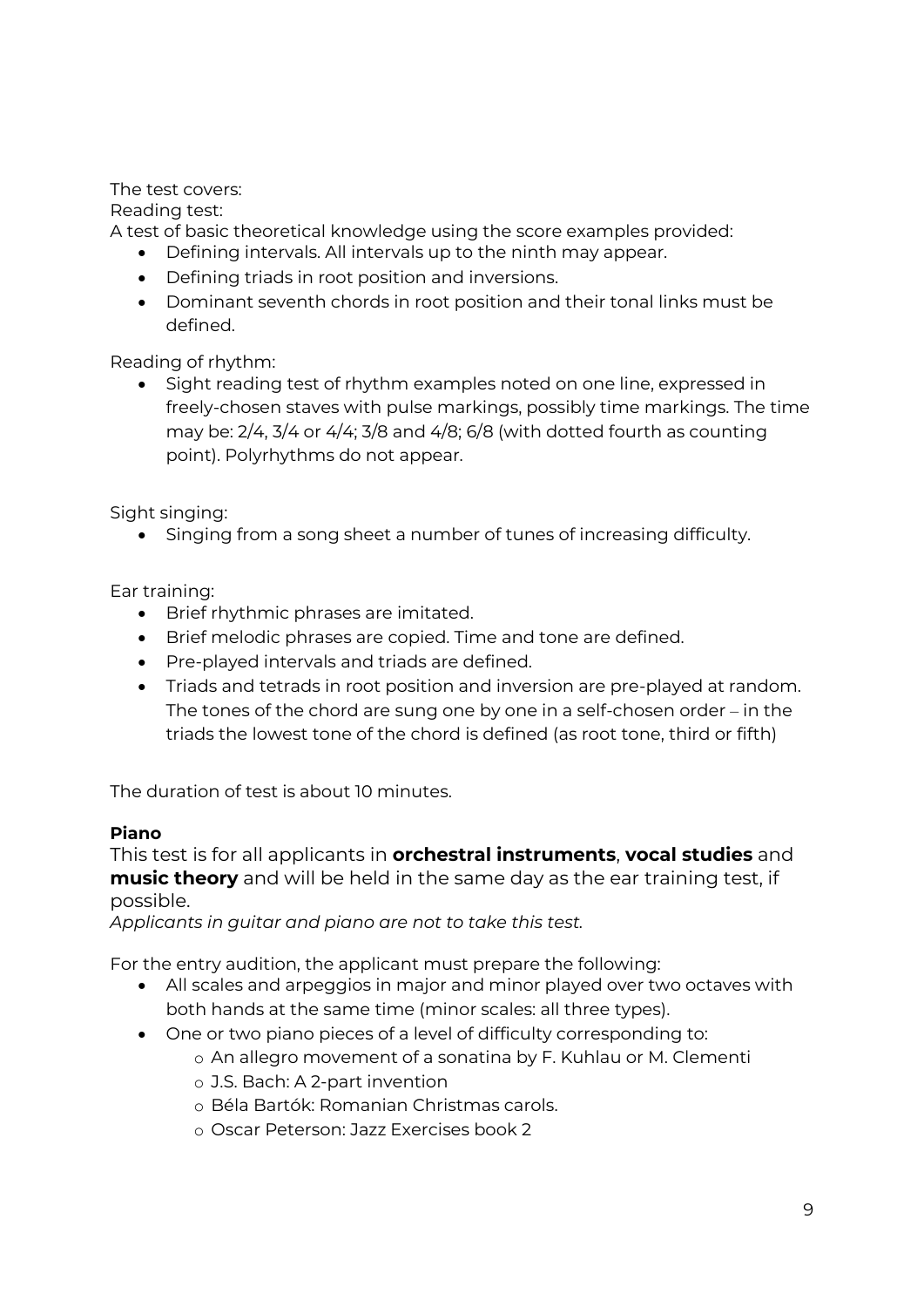If only one such piano piece is played, the applicant furthermore has to play a selfchosen song/melody with chords at a level of difficulty corresponding to a Danish højskolesang (a standard song book) or similar.

- Previously prepared 4-part chorale (from a Scandinavian chorale Book or a Bach chorale).
- Sight reading test of a fairly easy piano piece.

The above-mentioned four works must have a combined length of 15 minutes. Furthermore, 5 minutes for evaluation. Total duration: 20 minutes.

#### **Piano**

This test is for all applicants in **music theory** and will be held in the same day as the ear training test, if possible.

For the entry audition, the applicant must prepare the following:

- All scales and arpeggios in major and minor played over two octaves with both hands at the same time (minor scales: all three types).
- J. S. Bach: A three-part invention or a small piece of similar character.
- One self-chosen piece. The minimal demand is a fairly easy Viennese sonata or a romantic or modern piece of similar difficulty.
- Demonstration of skills in improvisation and/or figure playing.
- A prepared 4-part chorale (e.g. from Den Danske Koralbog (The Danish Hymnal/chorale book))
- Sight reading test of a fairly easy piano piece.

The above-mentioned five works must have a combined length of 30 minutes. Furthermore, 5 minutes for evaluation. Total duration: 35 minutes.

If the applicant prefers to demonstrate their musical skills and level on another instrument than a piano, the admission requirements for the instrument in question are the same as for the main subject at the entry audition for the Bachelor course (this test will be prohibitive).

The study administration must be informed of this in writing before the application deadline 01 December at [studieadm@musikkons.dk.](mailto:studieadm@musikkons.dk)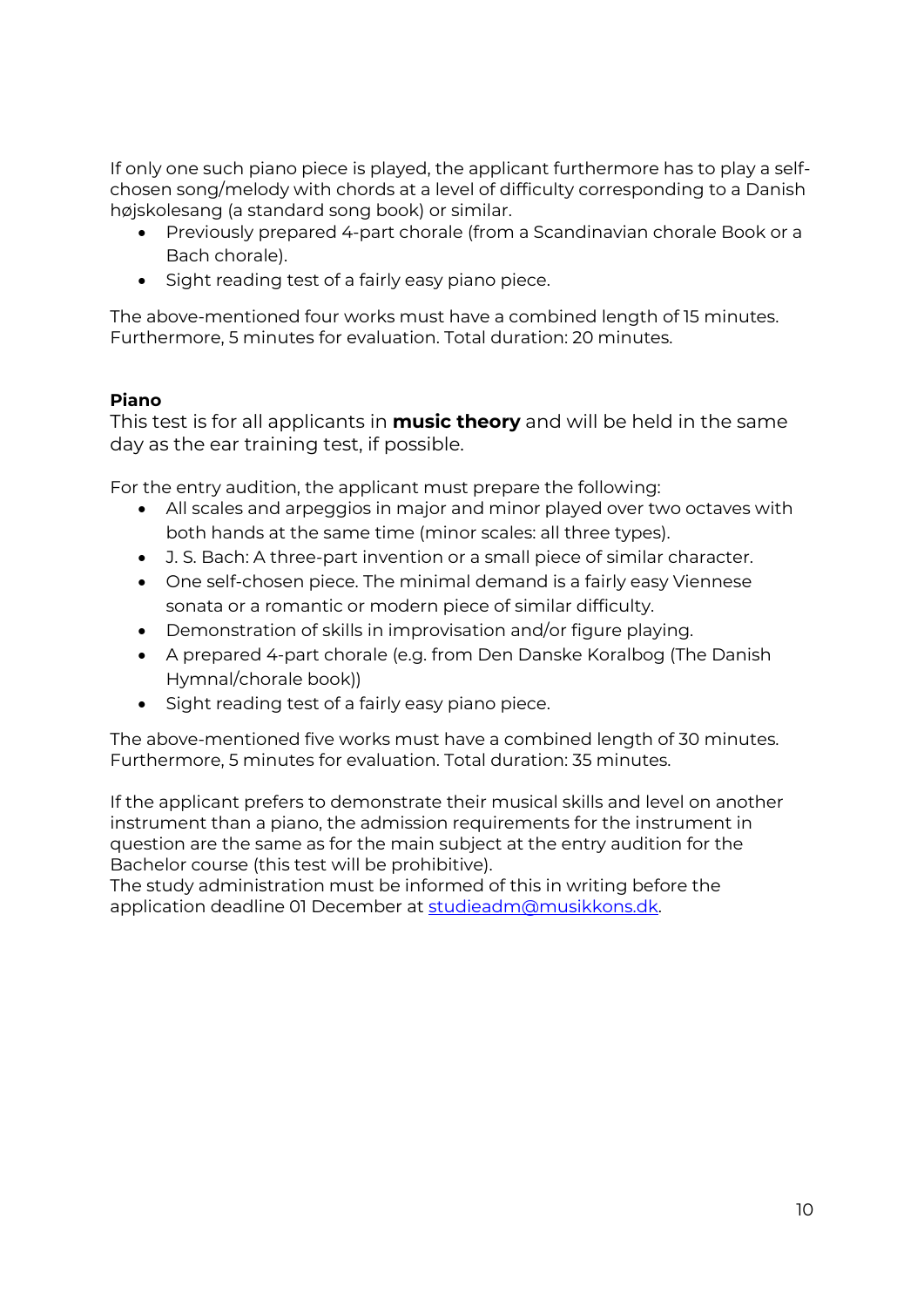## <span id="page-10-0"></span>**2.2 String instruments**

#### **Violin**

For the entry audition, the applicant must prepare the following:

- Eight self-chosen scales and arpeggios in three octaves, four of which must be in major, two in harmonic minor and two in melodic minor.
- Two etudes of similar difficulty to R. Kreutzer: Etude nos. 6-42. One must be a double stop etude, e.g. R. Kreutzer: Etude nos. 28-42.
- A movement from a violin concerto of similar difficulty to Mozart: G major or a concert piece of similar difficulty.

The above-mentioned three works must have a combined length of 15-20 minutes.

- A set assignment, which the Royal Academy of Music sends to the applicant about 10 days before the entry audition. The set assignment may be a piece from the orchestral literature.
- Sight reading

## **Viola**

For the entry audition, the applicant must prepare the following:

- Eight self-chosen scales and arpeggios in three octaves, four of which must be in major, two in harmonic minor and two in melodic minor.
- Two etudes: One from B. Campagnoli: Caprices, op. 22 and one from R. Kreutzer: Etude nos. 5-42 or another etude of similar difficulty.
- A movement from a viola concerto of similar difficulty to Hoffmeister or K. Stamitz: Viola Concerto in D major or a concert piece of similar difficulty.

- A set assignment, which the Royal Academy of Music sends to the applicant about 10 days before the entry audition. The set assignment may be a piece from the orchestral literature.
- Sight reading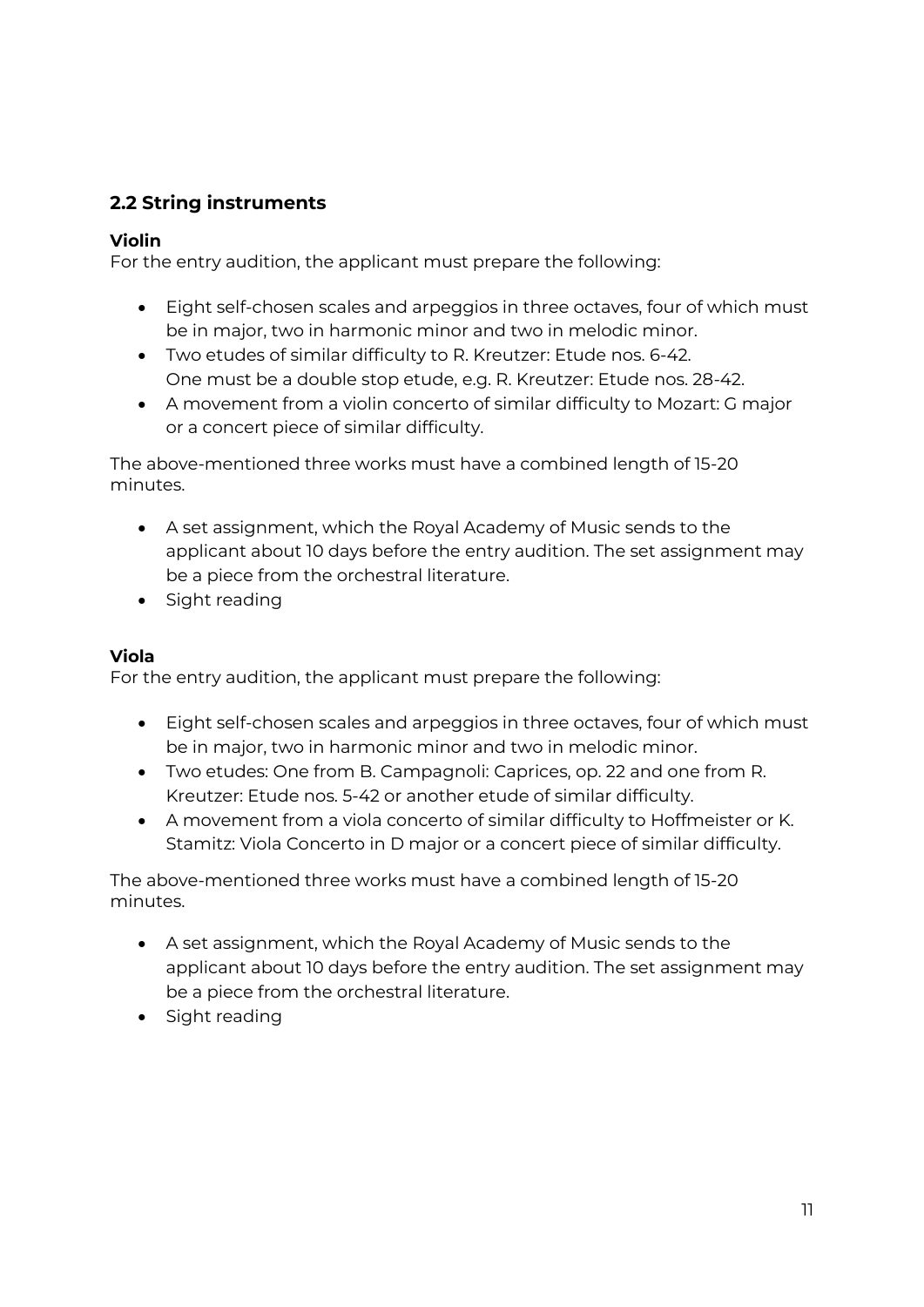## **Cello**

For the entry audition, the applicant must prepare the following:

- Eight self-chosen scales and arpeggios in three octaves, four of which must be in major, two in harmonic minor and two in melodic minor.
- One etude of similar difficulty to D. Popper or Duport
- A movement from a cello concerto of similar difficulty to Haydn: Cello Concerto or a concert piece of similar difficulty (with piano accompaniment).

The above-mentioned three works must have a combined length of 15-20 minutes.

- A set assignment, which the Royal Academy of Music sends to the applicant about 10 days before the entry audition. The set assignment may be a piece from the orchestral literature.
- Sight reading

## **Double bass**

For the entry audition, the applicant must prepare the following:

- Eight self-chosen scales and arpeggios in two octaves, four of which must be in major, two in harmonic minor and two in melodic minor.
- Two self-chosen etudes where the tone range moves to at least the thumb position (octave G).
- A movement from a double bass concerto of similar difficulty to Dragonetti, Pichl, Capucci, Hoffmeister, Cimador or a piece of similar difficulty (with piano accompaniment).

- A set assignment, which the Royal Academy of Music sends to the applicant about 10 days before the entry audition. The set assignment may be a piece from the orchestral literature.
- Sight reading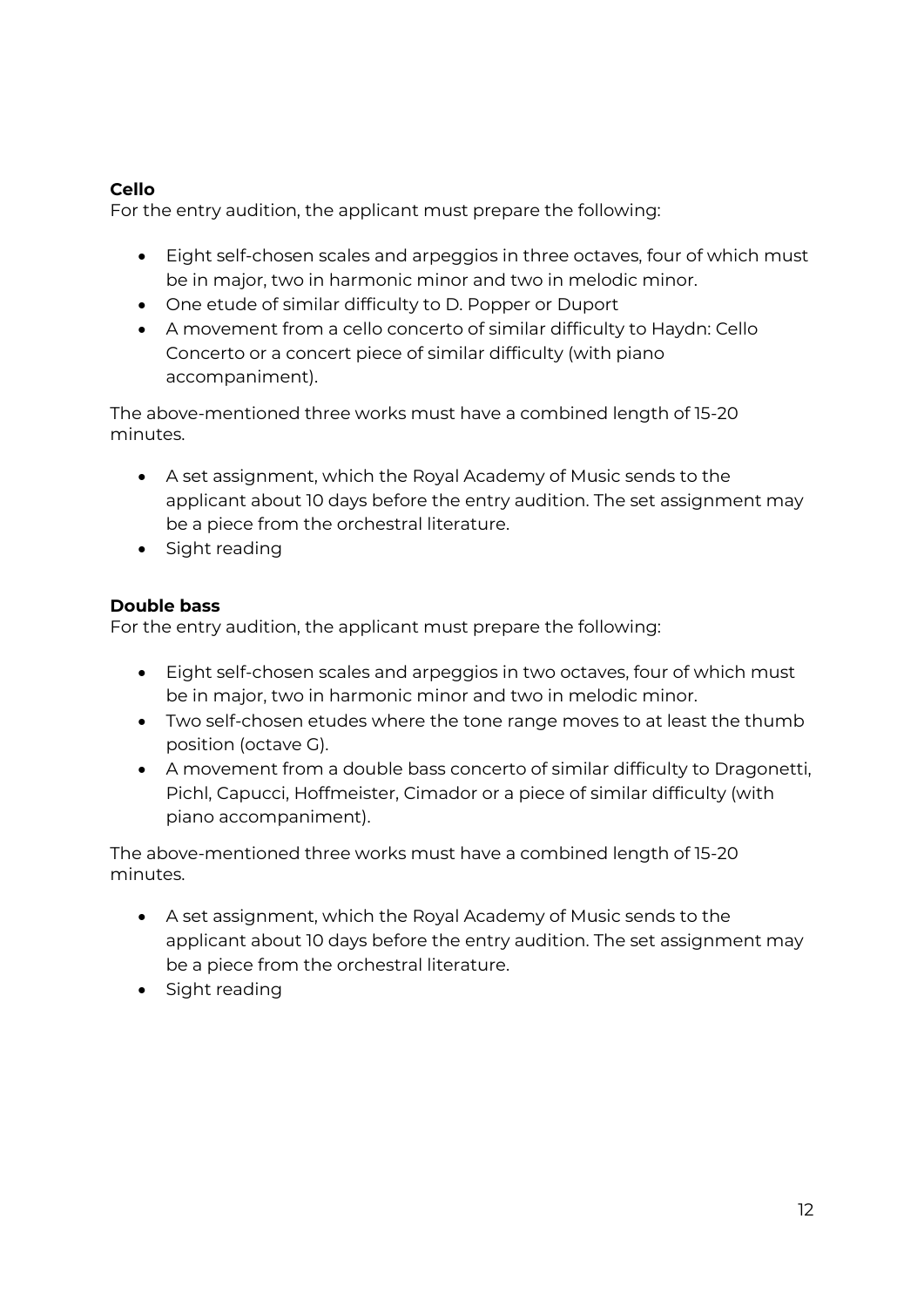## <span id="page-12-0"></span>**2.3 Woodwinds**

## **Flute**

For the entry audition, the applicant must prepare the following:

- All scales and arpeggios in major and minor in two octaves played legato (slowly) and staccato (fast).
- Two "instructive etudes" op. 30 by Joachim Andersen.
- J. S. Bach: Sonata in E major, 1st and 2nd movements.
- A self-chosen piece of similar difficulty to Philip Gaubert: Introduction e allegro scherzando, Gabriel Fauré: Fantaisie op. 79 or Georges Enesco: Cantabile et Presto.

The above-mentioned four works must have a combined length of 15-20 minutes.

- A set assignment, which the Royal Academy of Music sends to the applicant about 10 days before the entry audition. The set assignment may be a piece from the orchestral literature.
- Sight reading

## **Oboe**

For the entry audition, the applicant must prepare the following:

- All scales and arpeggios in major and minor in two octaves played legato (slowly) and staccato (fast).
- W. B. Ferling: Etude no. 19.
- C. P. E. Bach: Sonata 1st and 2nd movements.
- A self-chosen piece of similar difficulty to J. Haydn: concerto 1st movement.

- A set assignment, which the Royal Academy of Music sends to the applicant about 10 days before the entry audition. The set assignment may be a piece from the orchestral literature.
- Sight reading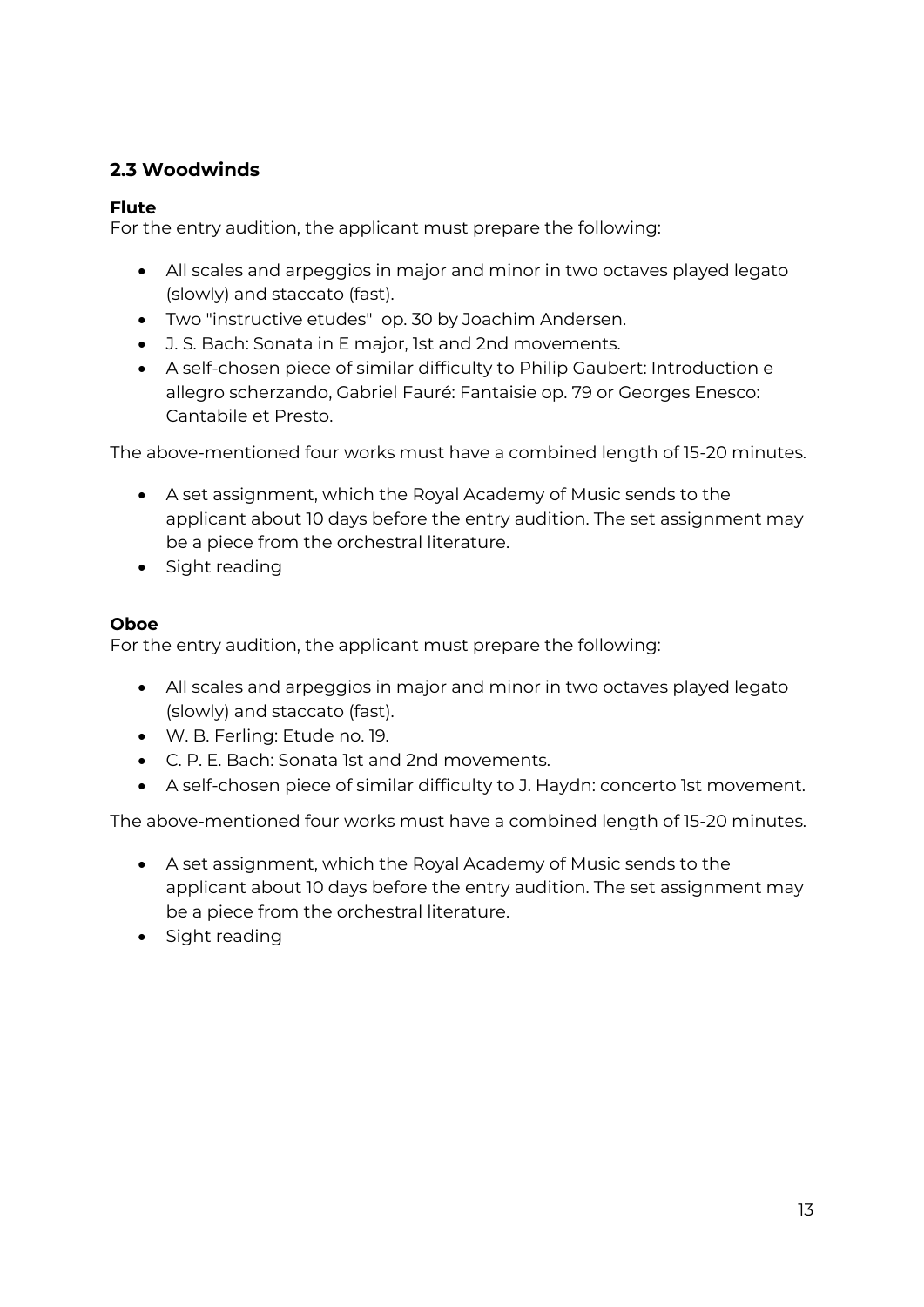## **Clarinet**

For the entry audition, the applicant must prepare the following:

- All scales and arpeggios in major and minor in two octaves played legato (slowly) and staccato (fast).
- C. Rose: 40 Etudes no. 1.
- Niels W. Gade: Fantasia no. 2.
- A self-chosen piece of similar difficulty to Weber: Concertino

The above-mentioned four works must have a combined length of 15-20 minutes.

- A set assignment, which the Royal Academy of Music sends to the applicant about 10 days before the entry audition. The set assignment may be a piece from the orchestral literature.
- Sight reading

## **Bassoon**

For the entry audition, the applicant must prepare the following:

- All scales and arpeggios in major and minor in two octaves played legato (slowly) and staccato (fast).
- L. Milde: 50 Konzertstudien für Fagot op. 26 no. 1 (book 1).
- G. P. Telemann: Sonata for Bassoon and Continuo, 1st and 2nd movements.
- A self-chosen piece of similar difficulty to E. Elgar: Romance for Bassoon and Piano.

- A set assignment, which the Royal Academy of Music sends to the applicant about 10 days before the entry audition. The set assignment may be a piece from the orchestral literature.
- Sight reading in bass and tenor clef.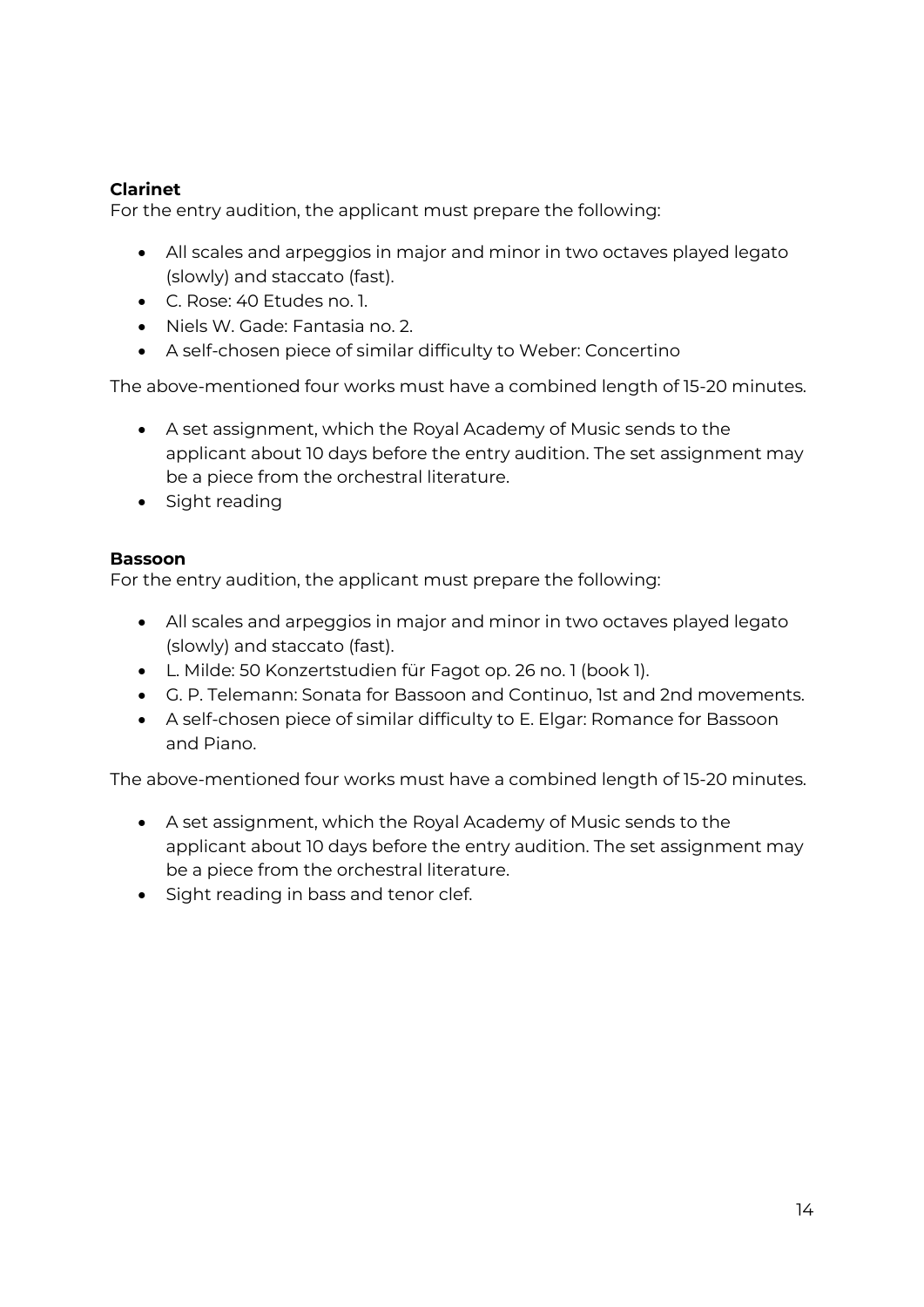## **Saxophone**

For the entry audition, the applicant must prepare the following:

- All scales and arpeggios in major and minor in two octaves played legato (slowly) and staccato (fast).
- W. B. Ferling: Etude no. 16.
- J. Ibert: Aria.
- A self-chosen piece of similar difficulty to A. Caplet: Legende.

The above-mentioned four works must have a combined length of 15-20 minutes.

- A set assignment, which the Royal Academy of Music sends to the applicant about 10 days before the entry audition. The set assignment may be a piece from the orchestral literature.
- Sight reading

## <span id="page-14-0"></span>**2.4 Brass instruments**

#### **Horn**

For the entry audition, the applicant must prepare the following:

- All scales and arpeggios in major and minor in one octave played legato (slowly) and staccato (fast).
- One Etude by C. Kopprasch.
- C. Saint-Saëns: Romance in F major.
- A self-chosen piece of similar difficulty to L. Cherubini: 1st Sonata.

- A set assignment, which the Royal Academy of Music sends to the applicant about 10 days before the entry audition. The set assignment may be a piece from the orchestral literature.
- Sight reading and transposition in Eb.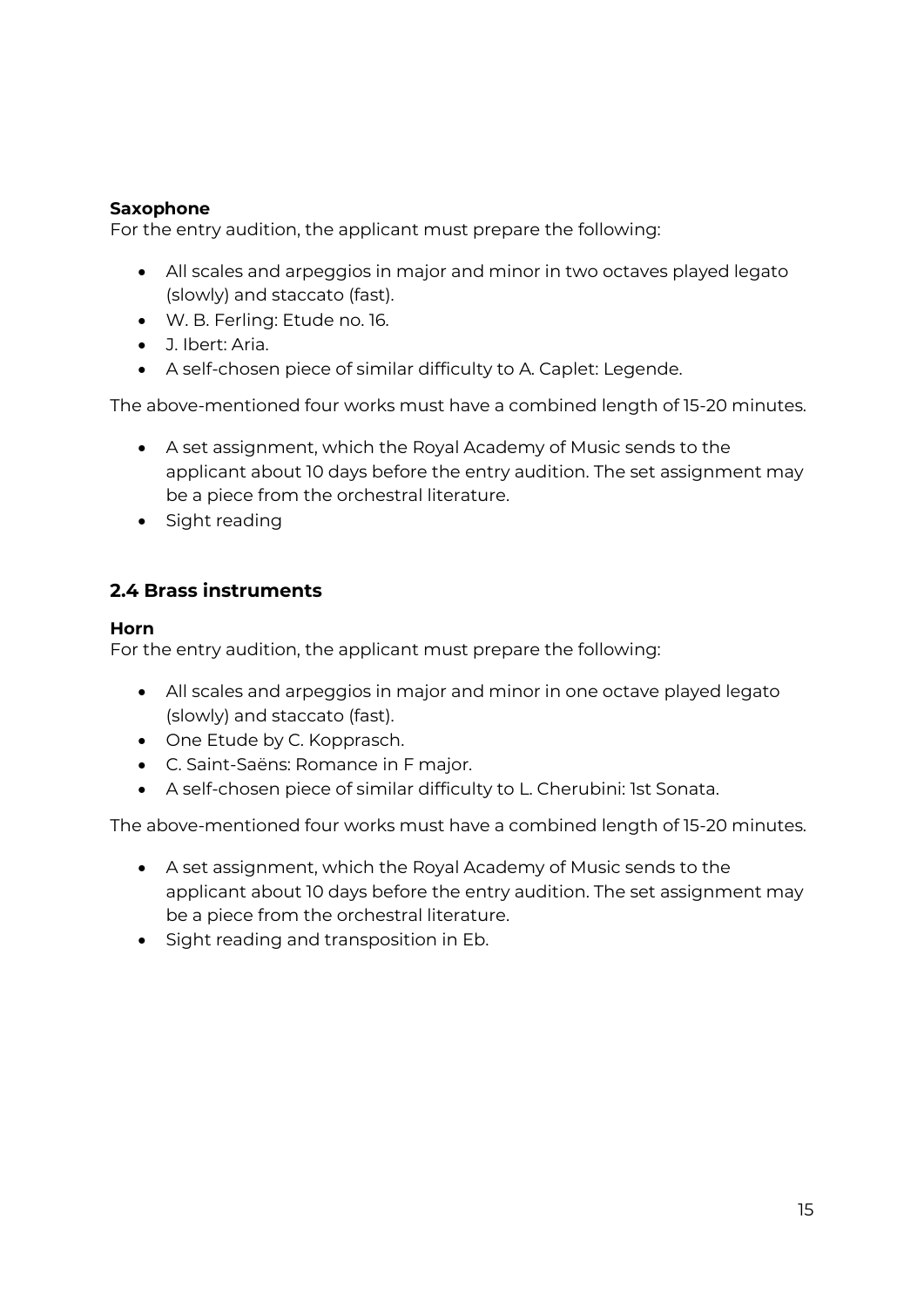## **Trumpet**

For the entry audition, the applicant must prepare the following:

- All scales and arpeggios in major and minor in one octave played legato (slowly) and staccato (fast).
- From P. F. Clodomir: 70 Little Studies op. 158 (MC 1389) one of the following etudes: nos. 63, 64, 65, 66
- Hummel: Concerto in Eb major, 1st movement exposition (bar 63 to 146) played on a B-trumpet.
- A self-chosen piece

The above-mentioned four works must have a combined length of 15-20 minutes.

- A set assignment, which the Royal Academy of Music sends to the applicant about 10 days before the entry audition. The set assignment may be a piece from the orchestral literature.
- Sight reading and transposition in A and C.

## **Trombone (tenor)**

For the entry audition, the applicant must prepare the following:

- All scales and arpeggios in major and minor in one octave played legato (slowly) and staccato (fast).
- Roberto Müller: Technische Studien book 3 no. 10 in G minor.
- N. Rimskij Korsakov: Trombone Concerto, 1st and 2nd movements.
- A self-chosen piece of similar difficulty to Alexandre Guilmant: Morceau Symphonique.

- A set assignment, which the Royal Academy of Music sends to the applicant about 10 days before the entry audition. The set assignment may be a piece from the orchestral literature.
- Sight reading in bass and tenor clef.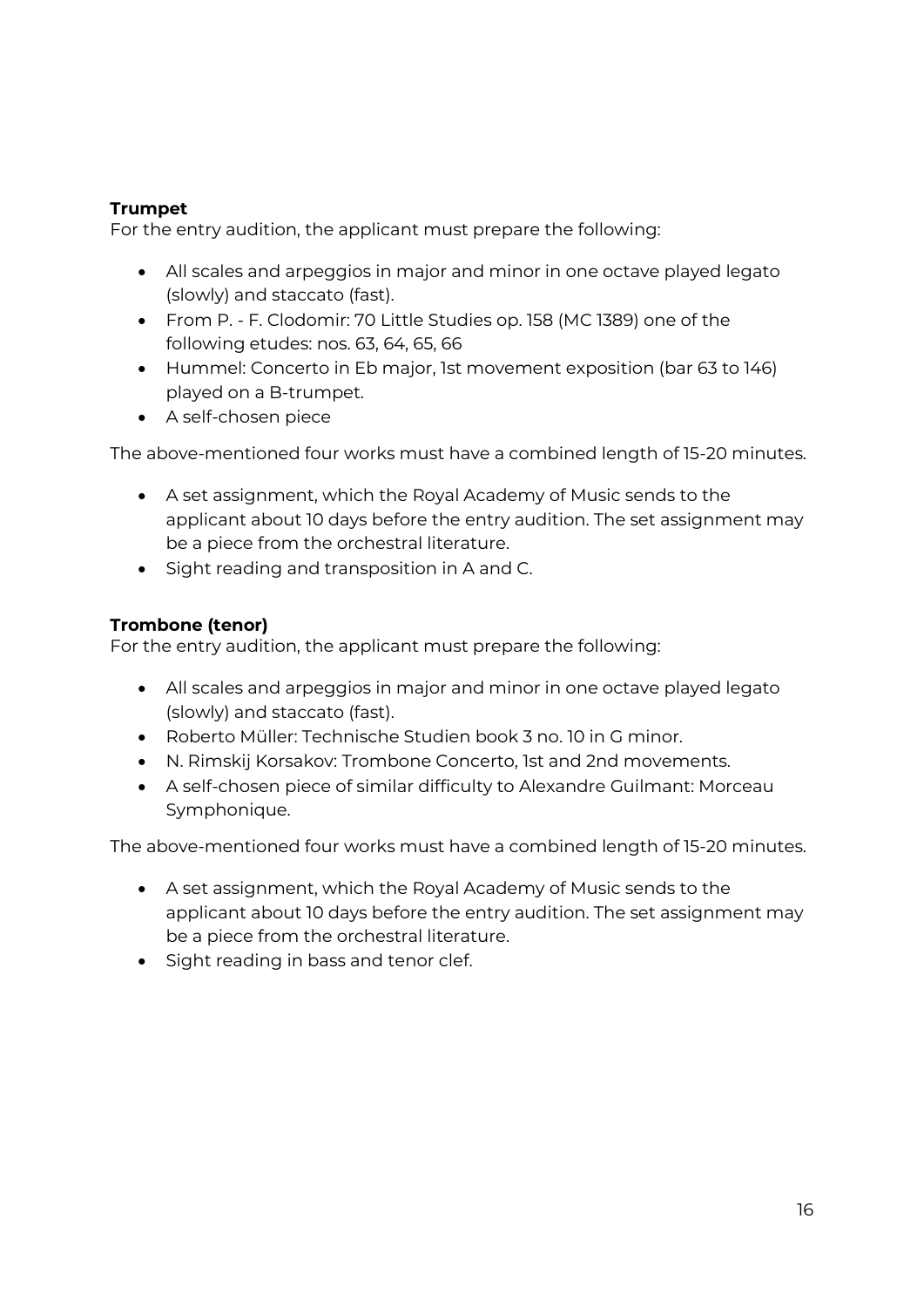## **Trombone (bass)**

For the entry audition, the applicant must prepare the following:

- All scales and arpeggios in major and minor in one octave played legato (slowly) and staccato (fast).
- Lew Gillis: 70 Progressive Etudes for the Modern Bass Trombonist nos. 51 and 52.
- Lebedev: Concerto (stop after cadenza).
- A self-chosen piece of similar difficulty to one or more movements from a sonata by J. E. Galliard.

The above-mentioned four works must have a combined length of 15-20 minutes.

- A set assignment, which the Royal Academy of Music sends to the applicant about 10 days before the entry audition. The set assignment may be a piece from the orchestral literature.
- Sight reading test in bass clef.

## **Tuba**

For the entry audition, the applicant must prepare the following:

- All scales and arpeggios in major and minor in two octaves played legato (slowly) and staccato (fast).
- Two etudes with one from each of the following collections: M. Bordogni (Roberts): 43 Bel Canto Studies and C. Kopprasch: 60 ausgewählte Etüden book 1 nos. 1-30.
- Edward Gregson: Tuba Concerto, 1st movement.
- A self-chosen piece of similar difficulty to Troje Miller: Sonatine Classica.

- A set assignment, which the Royal Academy of Music sends to the applicant about 10 days before the entry audition. The set assignment may be a piece from the orchestral literature.
- Sight reading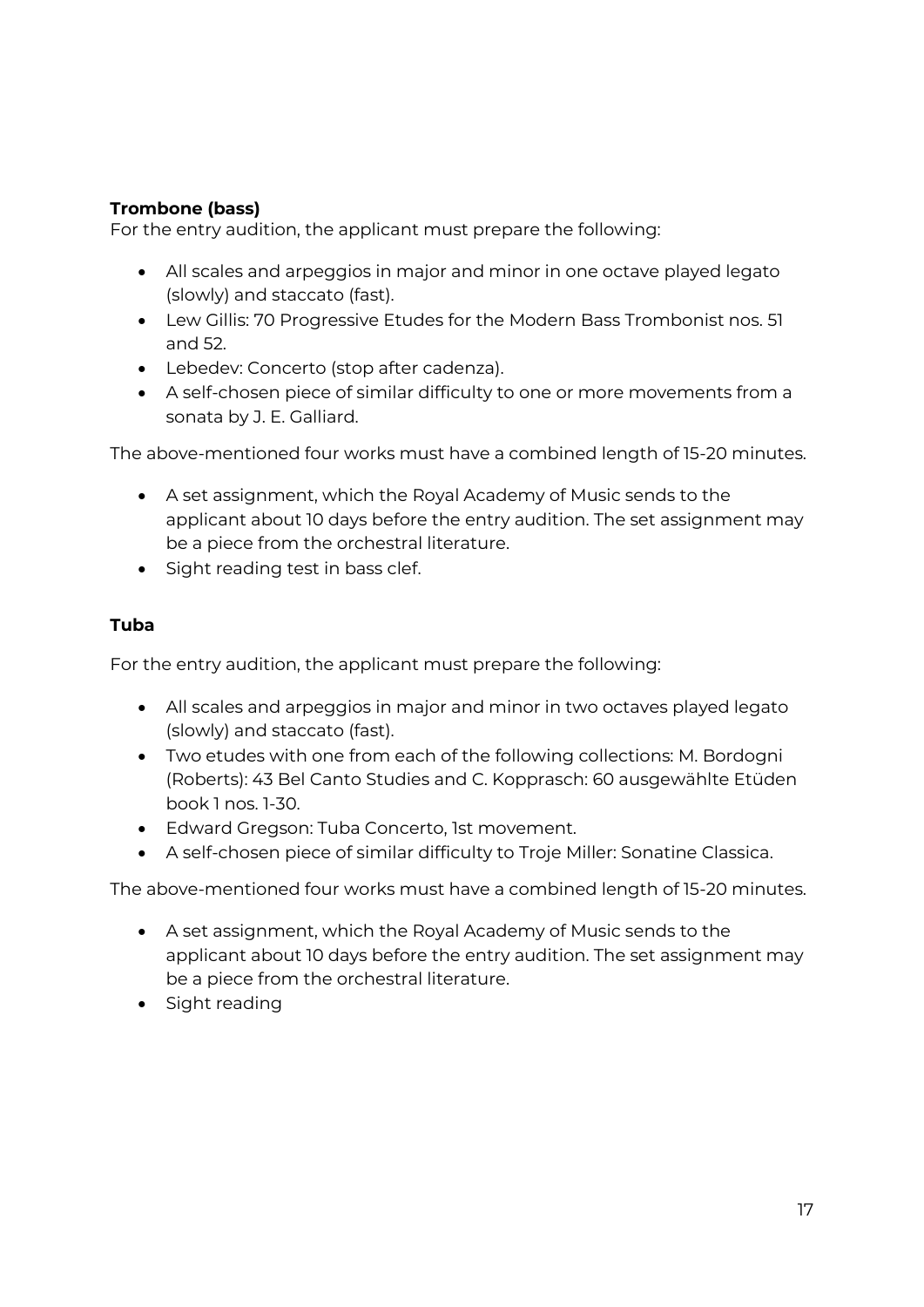## <span id="page-17-0"></span>**2.5 Percussion**

For the entry audition, the applicant must prepare the following:

- All scales and arpeggios in major and minor in two octaves played on a keyboard instrument (xylophone, vibraphone or marimba).
- A self-chosen piece for snare drum of similar difficulty to Børge Ritz: Dansk Tapto, Gert Mortensen: March-Cadenza (Southern Percussion) or Einar Nielsen: Etude Classique – all three may be played in excerpts.
- A self-chosen piece for tympani of similar difficulty to Robert Muczynski: Three Designs for Three Timpany or a self-chosen piece for multipercussion.
- Tuning of A and D tympani in fourths and fifths based on concert pitch.
- A self-chosen piece for keyboard instrument of similar difficulty to Paul Creston: Concertino for Marimba, 1st movement (G. Schirmer), Mitchell Peters: Yellow after the Rain (Mitchell Peters) or Paul Smadbeck: Rhythm Song (Mallet Arts).

The above-mentioned five works must have a combined length of 15-20 minutes.

- A set assignment, which the Royal Academy of Music sends to the applicant about 10 days before the entry audition. The set assignment may be a piece from the orchestral literature.
- Sight reading for snare drum and keyboard instrument.

## <span id="page-17-1"></span>**2.6 Vocal studies**

For the entry audition, the applicant must prepare the following:

- One aria.
- One German lied.
- One song by a Danish composer with Danish lyrics.
- Two self-chosen pieces.

The above-mentioned five works must be sung without the lyric sheet and have a combined length of 15-20 minutes.

- A set assignment, which the Royal Academy of Music sends to the applicant about 10 days before the entry audition. The applicant sings their own part. Own accompanist plays the other parts.
- Sight reading of a fairly easy vocal composition with accompaniment (with or without text).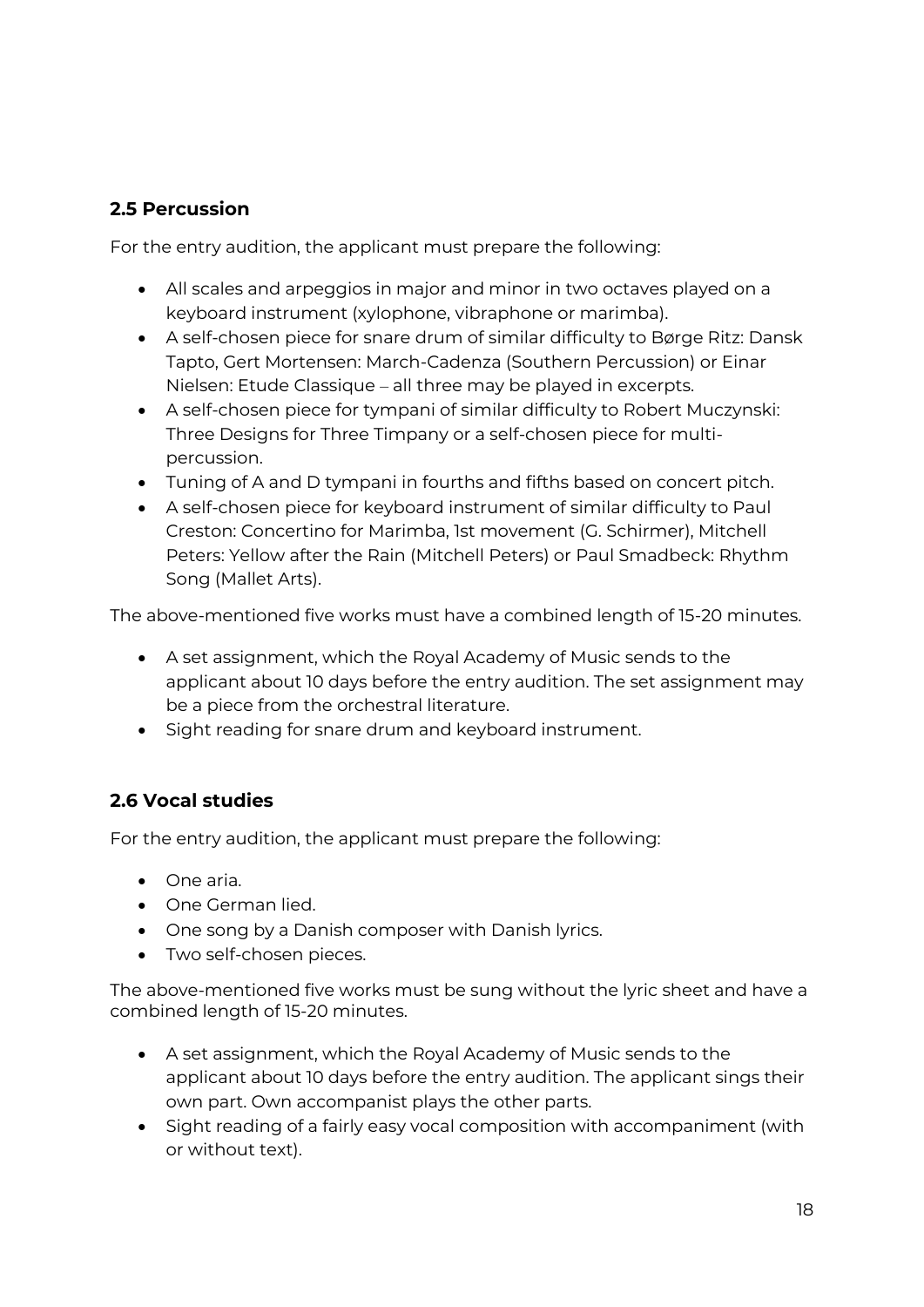After the audition of the above, there will be an indicative test in German and Italian with a view to assessing the level: an elementary text of 10-20 lines to be read aloud in both languages. No preparation time given.

## <span id="page-18-0"></span>**2.7 Piano**

For the entry audition, the applicant must prepare the following:

- Scales over four octaves in both hands and broken arpeggios and tetrads in all major and minor keys.
- One self-chosen etude.
- One polyphone work by J. S. Bach (e.g. Prelude and Fugue from Das Wohltemperierte Klavier).
- One fast and one slow movement from a Viennese sonata.
- One romantic work or a work from the 20th century.

The above-mentioned five works must have a combined length of 25-30 minutes.

- A set assignment, which the Royal Academy of Music sends to the applicant about 10 days before the entry audition.
- Sight reading of similar difficulty to Robert Schumann: Album für die Jugend nr. 11 "Sizilianisch".

## <span id="page-18-1"></span>**2.8 Guitar**

For the entry audition, the applicant must prepare the following:

- All scales in two octaves.
- One self-chosen piece from the Renaissance or the Baroque period of similar difficulty to J. S. Bach: Prelude in D minor, BWV 999 or L. Milan: 6 Pavanes. The piece must include slow as well as fast types of movement.
- One self-chosen piece from the Classical or Romantic period of similar difficulty to F. Sor: Menuets, F. Tárrega: Estudio en forma de minueto or M. Giuliani: Rondo in C major from Sonatine op. 71 no. 1. The piece must include slow as well as fast types of movement.
- One self-chosen piece from the 20th century of similar difficulty to H. Villa-Lobos: Preludes or Vagn Holmboe: 5 Intermezzi. The piece must include slow as well as fast types of movement.

The above-mentioned four works must have a combined length of 15-20 minutes.

 A set assignment, which the Royal Academy of Music sends to the applicant about 10 days before the entry audition.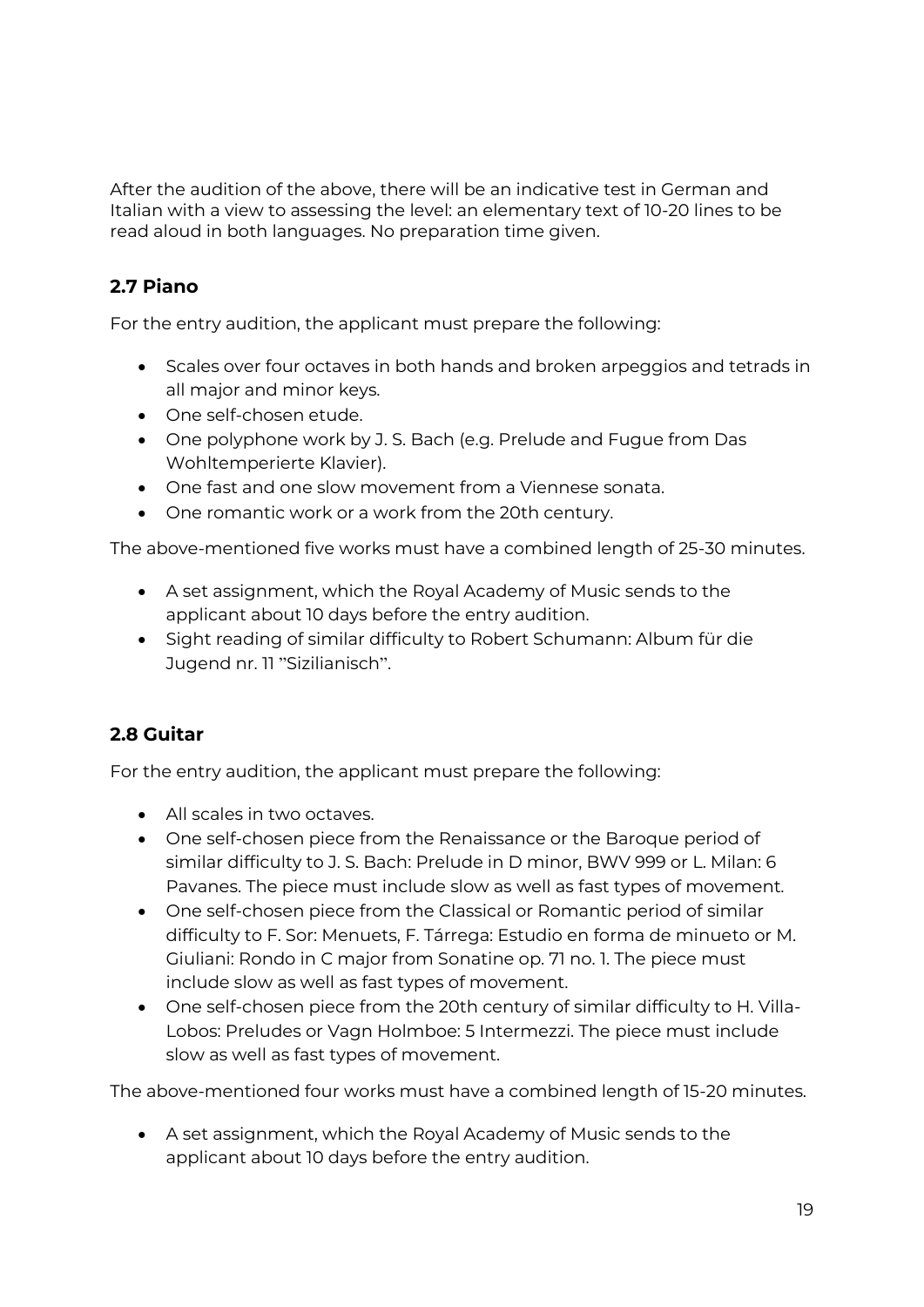• Sight reading of a fairly easy composition in the treble clef, e.g. F. Sor: Etudes op. 60 no. 12.

## <span id="page-19-0"></span>**2.9 Church music**

#### Organ

For the entry audition, the applicant must prepare the following:

- A self-chosen piece of similar difficulty to:
	- o Buxtehude: Prelude, Fugue and Ciacona C major, Bux WV 137.
	- o V. Lübek: Prelude in E major.
	- o J.S. Bach: Prelude and Fugue in C major, BWV 545.
	- o F. Mendelssohn: Sonata C minor.
	- o C. Franck: Prélude, fugue et variation.
	- o P. Hindemith: Sonata II.
	- o J. Langlais: From "Hommage à Frescobaldi": Fantaisie or Thème et variations.
- A list of five works from different periods (e.g. chorale with ornaments, c.f. simple trio movement). The list is to be submitted with the application. The internal examiner chooses one piece which the applicant is informed about 3 weeks prior to the entry audition.
- One rehearsed chorale with pedals from *Den danske Koralbog* (*The Danish Hymnal*) played with introduction and performed as a) chorale playing (one keyboard and pedals and b) melody playing (two keyboards and pedals).

The above-mentioned three works must have a combined length of 15-20 minutes.

- A set assignment, which the Royal Academy of Music sends to the applicant about 10 days before the entry audition and of similar difficulty to Franz Tunder: Prelude in G (Bechmann 2), Buxtehude: Ein feste Burg BuxWV 184 or J. S. Bach: Prelude and Fugue in C minor, BWV 533.
- Sight reading: an organ composition without pedal and a fairly easy chorale with pedals.
- Sight harmonising: The applicant is given a two-period chorale tune a) with a four-part harmonising and b) only the tune, which is to be harmonised on the spot (with pedals).

## *Further auditions for applicants for the Bachelor degree in Church music*

*If the first main subject audition is passed, a supplementary written theoretical test is given* – *a four-part harmonising of a simple modulating chorale in four periods. The duration of the test is two hours.*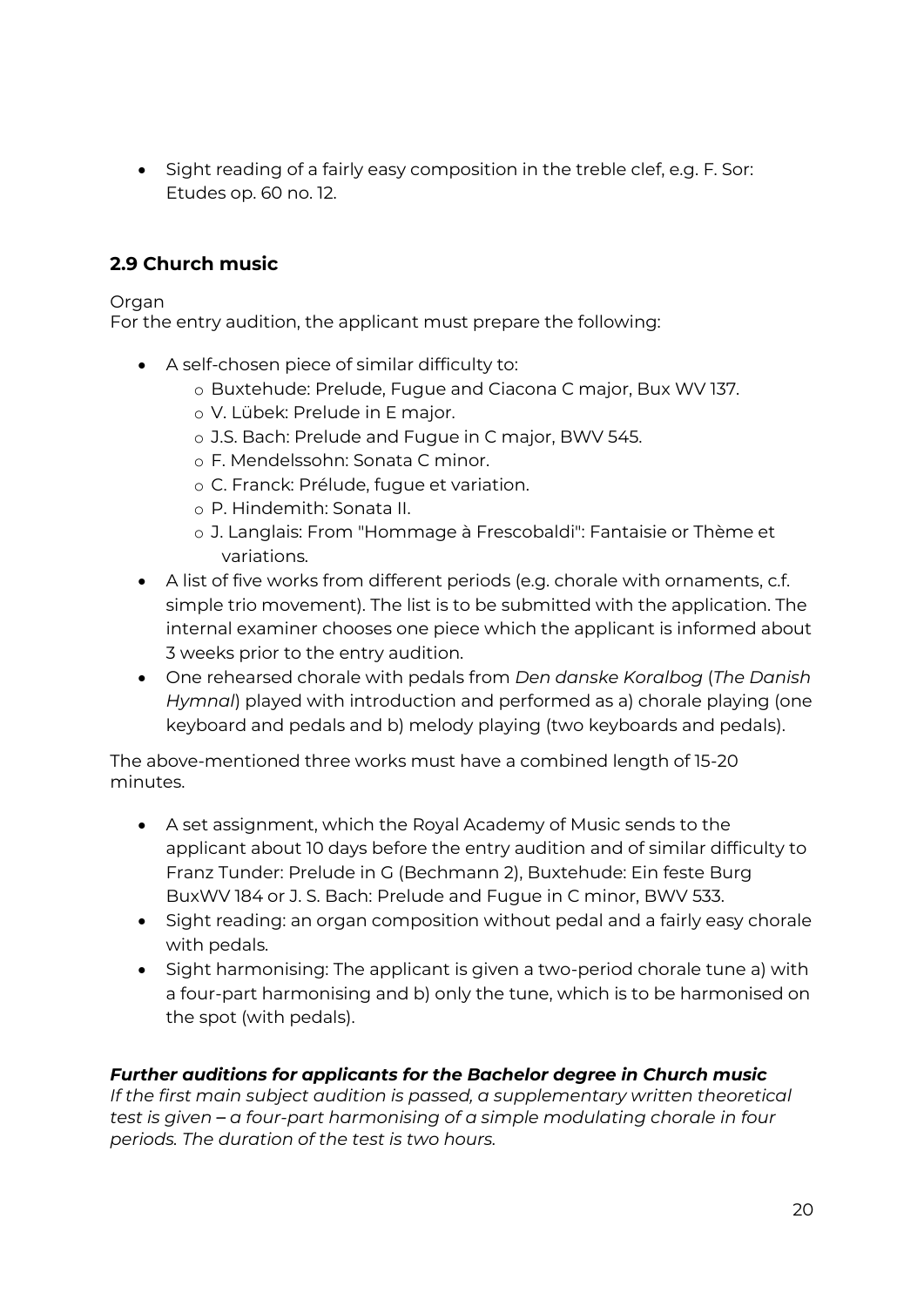## <span id="page-20-0"></span>**2.10 Music theory**

Admission requirements for the Bachelor degree is a High school certificate (or equivalent) and a passed entry audition.

The applicant must sit the following tests:

#### *Analysis*

The applicant perform an analytic evaluation of a given music piece (audio and score) with focus on e.g. form principles, composition methods, instrumentation, etc.

Preparation time: 2 hours.

The test will be a presentation from the applicant and an interview with the examiners. Total duration: 30 minutes.

#### *Documentation of own movement work*

Two style exercises (e.g. a Bach fugue, a movement in Messiaen style, a Chopin etude) or own compositions must be uploaded to the application form.

The applicant will be invited to an interview with the examiners regarding the submitted material.

Duration: 15 minutes.

One grade is given for the items Analysis and Documentation of own movement work.

Evaluation criteria

The evaluation should reflect the applicant's possibility to reach the objectives of the education in question.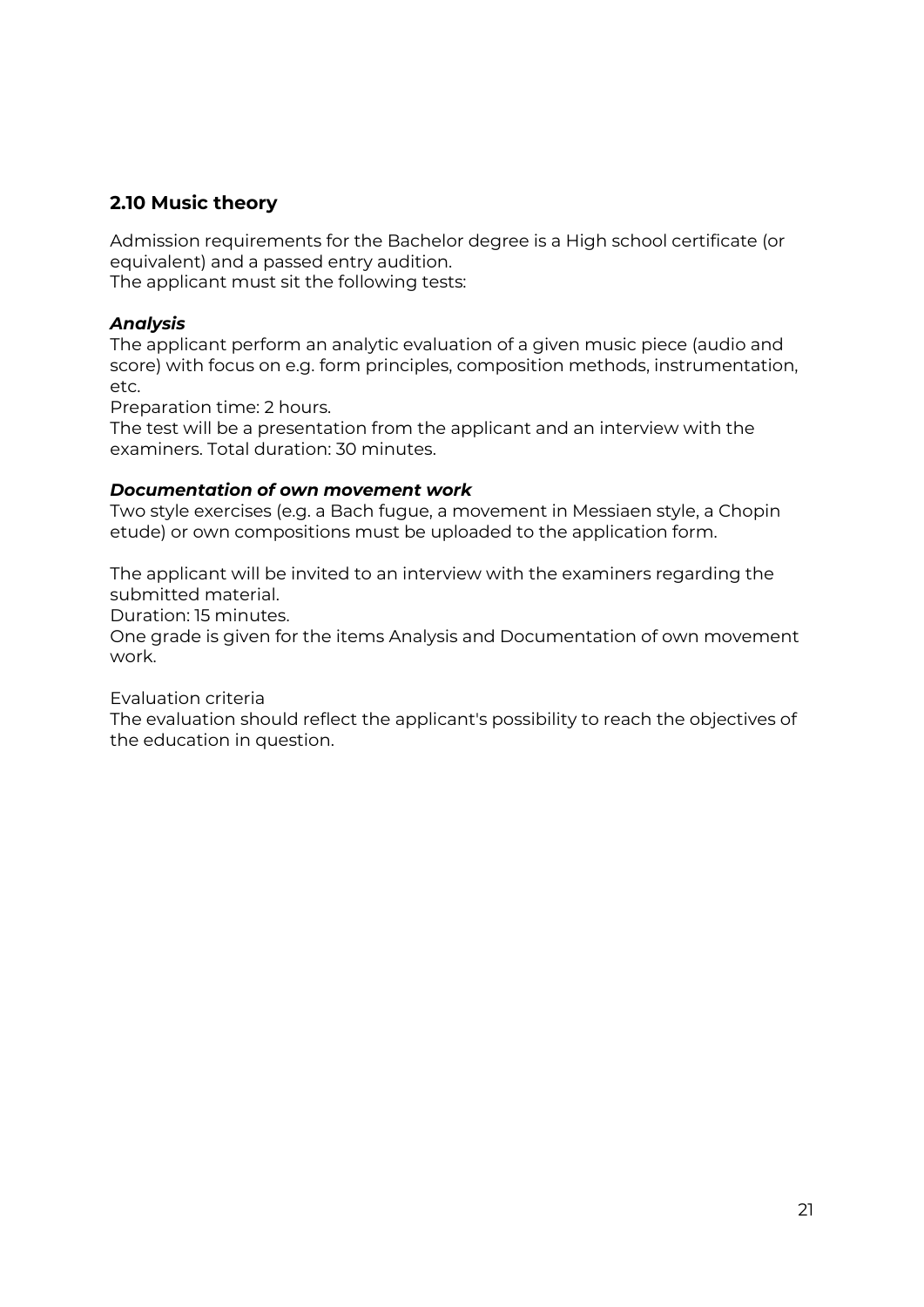## <span id="page-21-0"></span>**3 Bachelor degree in Rhythmic music (Aarhus)**

It is possible to apply within all instruments.

## <span id="page-21-1"></span>**3.1 General information about the tests**

The Royal Academy of Music aims to hold the auditions in as relaxed an atmosphere as possible. Major emphasis will be given to personal musical expression. The various courses give no advance priority to certain styles or modes of expressions within the world of rhythmic music. We recommend that applicants in their self-chosen choose musical frameworks that they are familiar with.

The entry audition for the Bachelor degree course in Rhythmic music is divided into two rounds.

In connection with the auditions, the academy will be of some help when it comes to setting up, sound check, borrowing instruments, etc. For the audition in the main instrument, a standard ensemble is set up (piano, electric piano, synthesizer, guitar, bass, drum set, percussion and a PA system and various amplifiers). We urge applicants to carefully consider the size of the orchestra in relation to time for set up and sound check.

#### Evaluation criteria

The evaluation should reflect the applicant's possibility to reach the objectives of the education in question.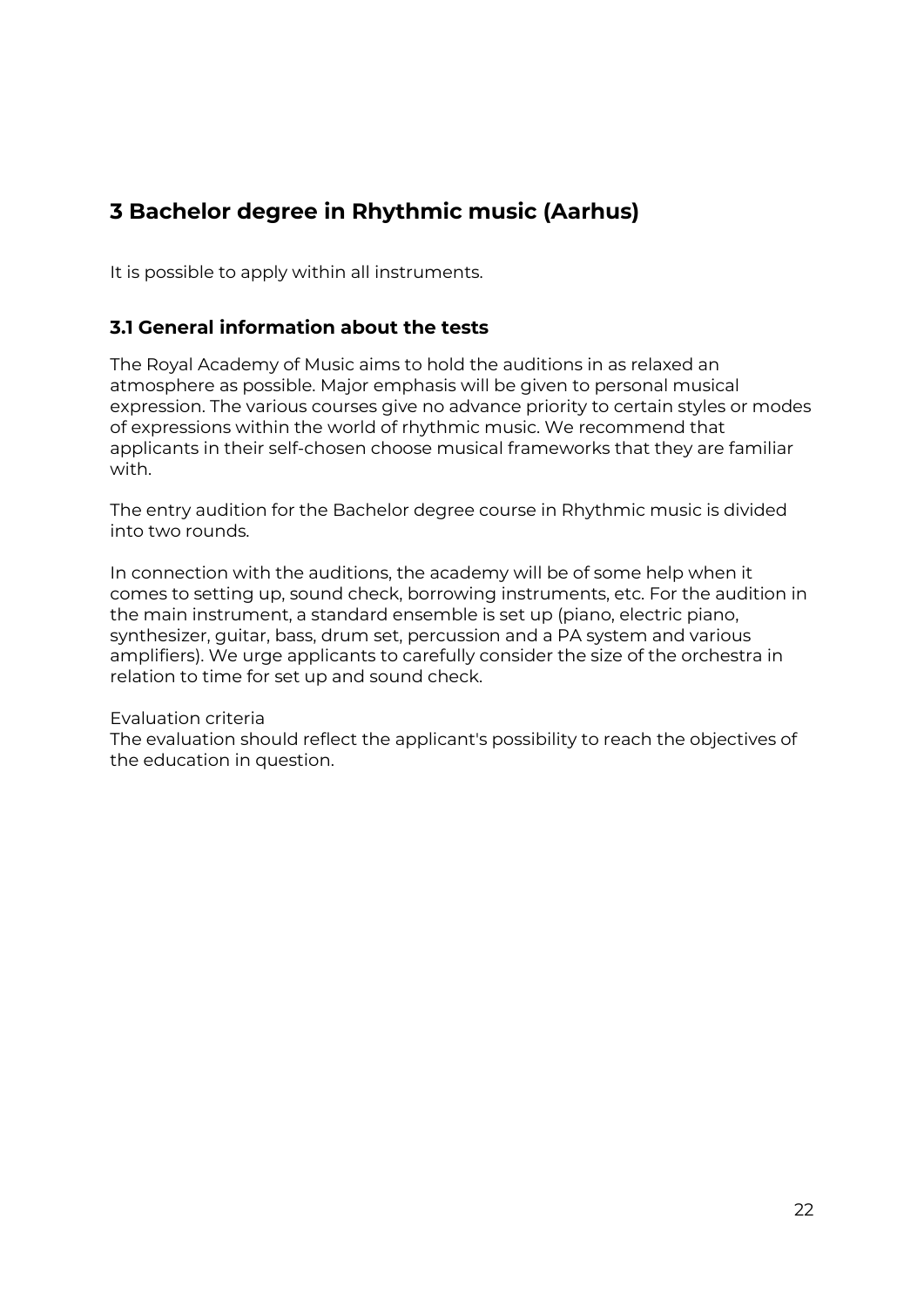## <span id="page-22-0"></span>**3.2 First round**

All applicants must pass through the 1st round consisting of:

#### <span id="page-22-1"></span>**3.2.1 Concert**

- The applicant must play self-chosen tunes on their main instrument with their own band brought in.
- At least 2 accompanists must participate in the concert
- The concert must be no longer than 10 minutes.
- Improvisation from the applicant must be included under consideration for the musical entirety and style related characteristics.

## <span id="page-22-2"></span>**3.2.2 Test in general musical skills**

Imitation

- The applicant imitates pre-played phrases.
- The applicant imitates pre-played phrases on their main instrument. The phrases are pre-played on a piano. Drummers, percussionists and singers are exempted from this part.
- The applicant claps rhythmic figures (using feet for pulse).

Playing by ear – Accompaniment and Improvisation

- The applicant is also tested in accompaniment for a series of chords. Keyboards, string instruments, drummers and percussionists accompany in accordance with their instrumental roles. Singers and wind players sing/play guidelines (extended notes) as accompaniment.
- Another test is held in improvisation over the same series of chords. The instructor will accompany.

Playing from score and chord play

- The applicant sings or plays a short and simple written melody. The melody may be played on the piano in the room or on another instrument brought in by the applicant.
- The applicant receives a chord sequence to be played on a piano in style and tempo of own choice.

Ear training

• Interval dictation. Within an octave, upwards and downwards.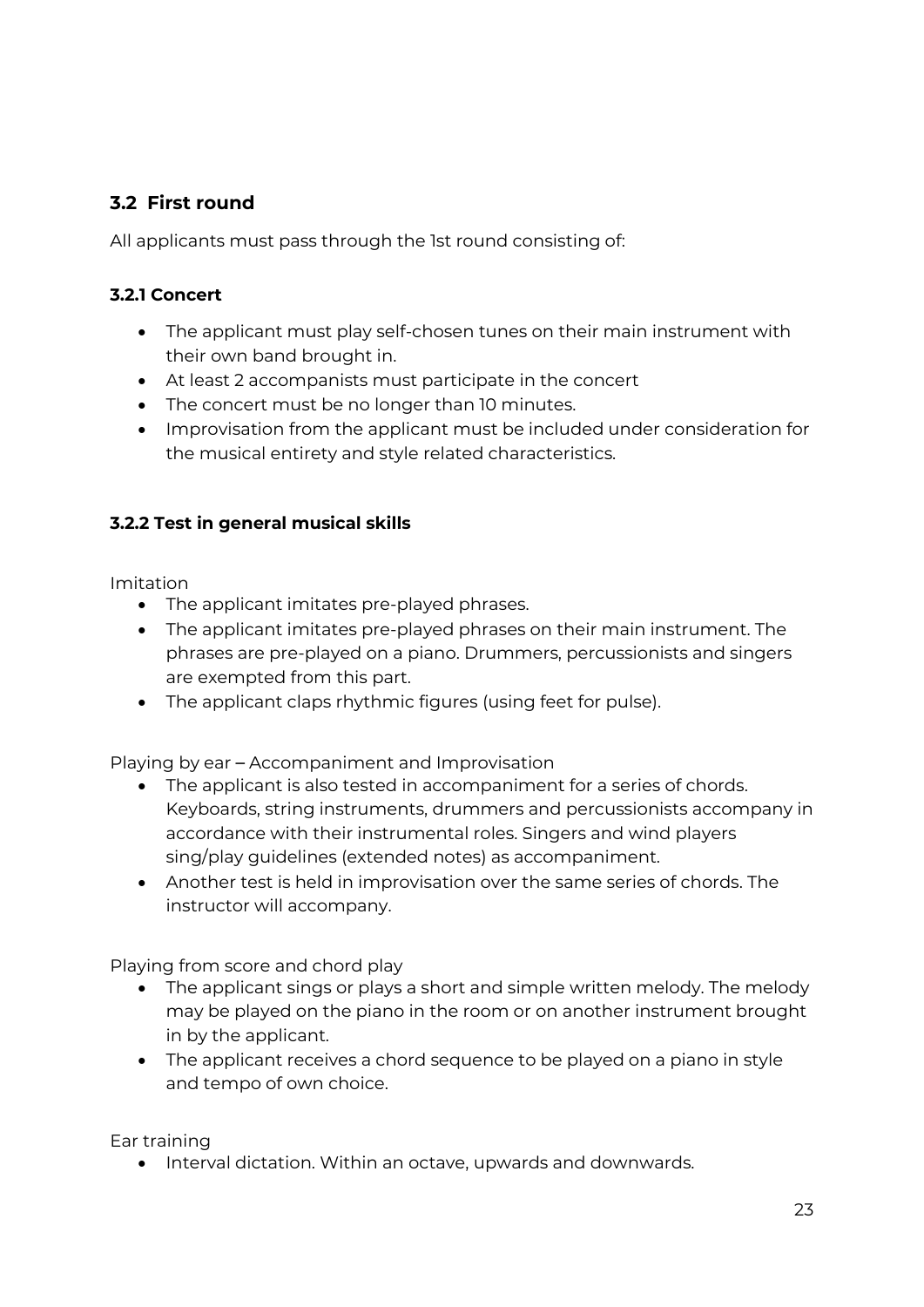- Triad dictation. Major, minor, diminished, augmented and suspended (in root position)
- Tetrad dictation. Maj7, 7, m7, 7sus, m7(b5), dim7 (in root position)
- Scale dictation Church keys (Ionian, Dorian, Phrygian, Lydian, Mixolydian, Aeolian, Locrian)
- Sung melodic imitation.
- Rhythmic reading, where eight note triplet and sixteenths appear

#### Theory

The applicant answers questions about intervals, keys, time, figuration and scales in writing.

Total duration: about 20 minutes Phones and other electronic equipment are not allowed.

The Royal Academy of Music chooses applicants for the 2nd round based on the tests in the 1st round.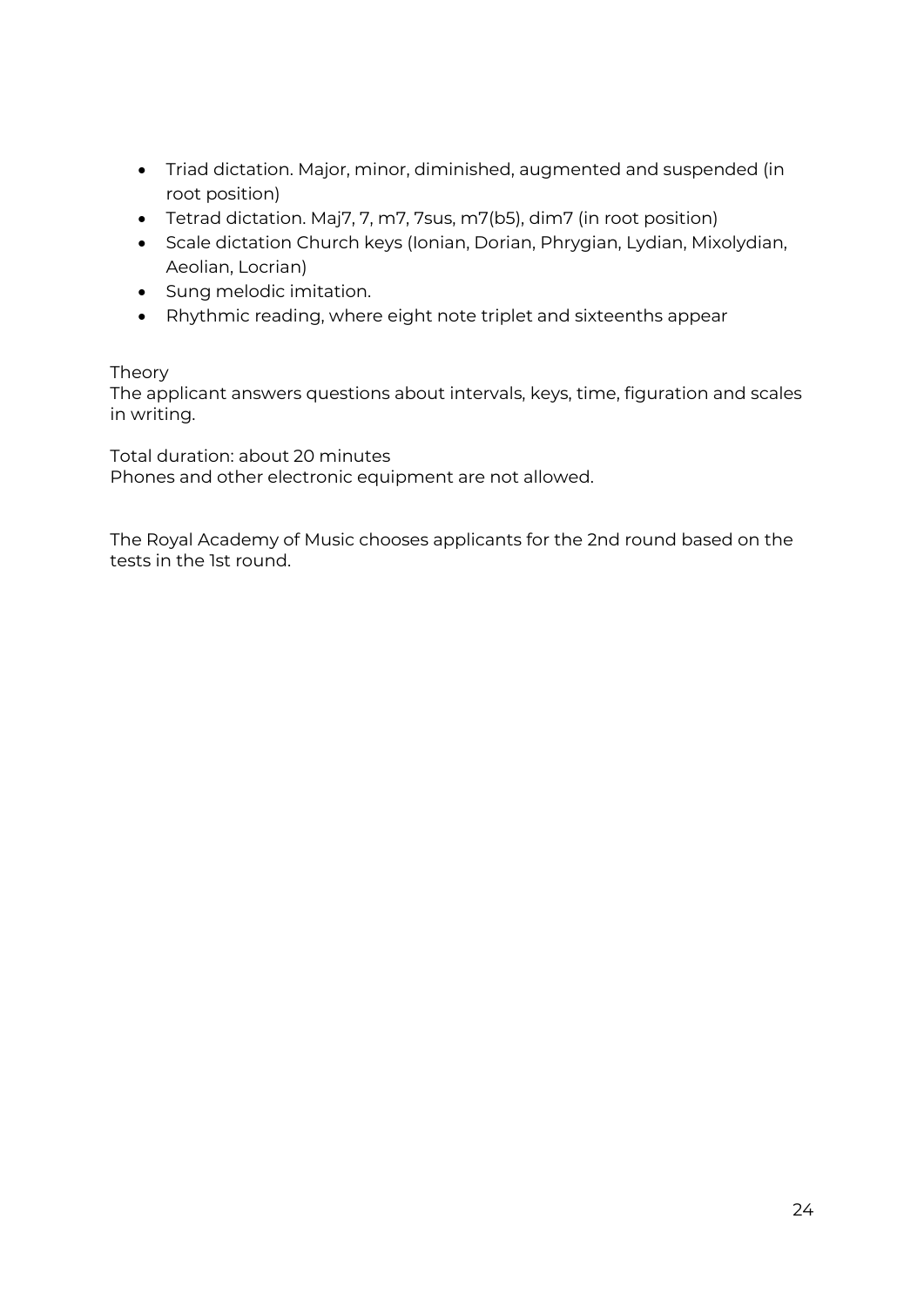## <span id="page-24-0"></span>**3.3 Second round**

#### <span id="page-24-1"></span>**3.3.1 Musical profile**

The applicant makes a presentation about their musical (e.g. artistic/pedagogical) profile and motivation for applying for the programme. The applicants elaborates this using:

- audio or video, in which the applicant participates, and/or
- Solo performance.

(Total duration: maximum 10 minutes).

The panel of examiners will ask explanatory and in-depth questions about the above-mentioned.

Furthermore, the interview may be about the application. (Duration: about 5 minutes.)

Special emphasis is placed on the study ability, motivation and musical (including artistic and pedagogical) profile of the applicant.

The audition may be linked to an amplifying system from the applicant's own computer. Furthermore, a piano will be available. The applicant must bring other instruments.

Based on the outcome of the results in the 1st and 2nd rounds, some applicants are selected and offered a place at the rhythmic course.

Since the Royal Academy of Music has a limited number of studentships, we cannot accepts all qualified applicants, but will have to prioritise based on a comprehensive assessment of the applicants' skills. Since the courses are very different, the results of the individual examinations will be weighted differently depending on who is most suited for the various courses.

The academy reserves the right to make special arrangements in connection with the tuition if no teacher in the instrument in question is affiliated with the academy.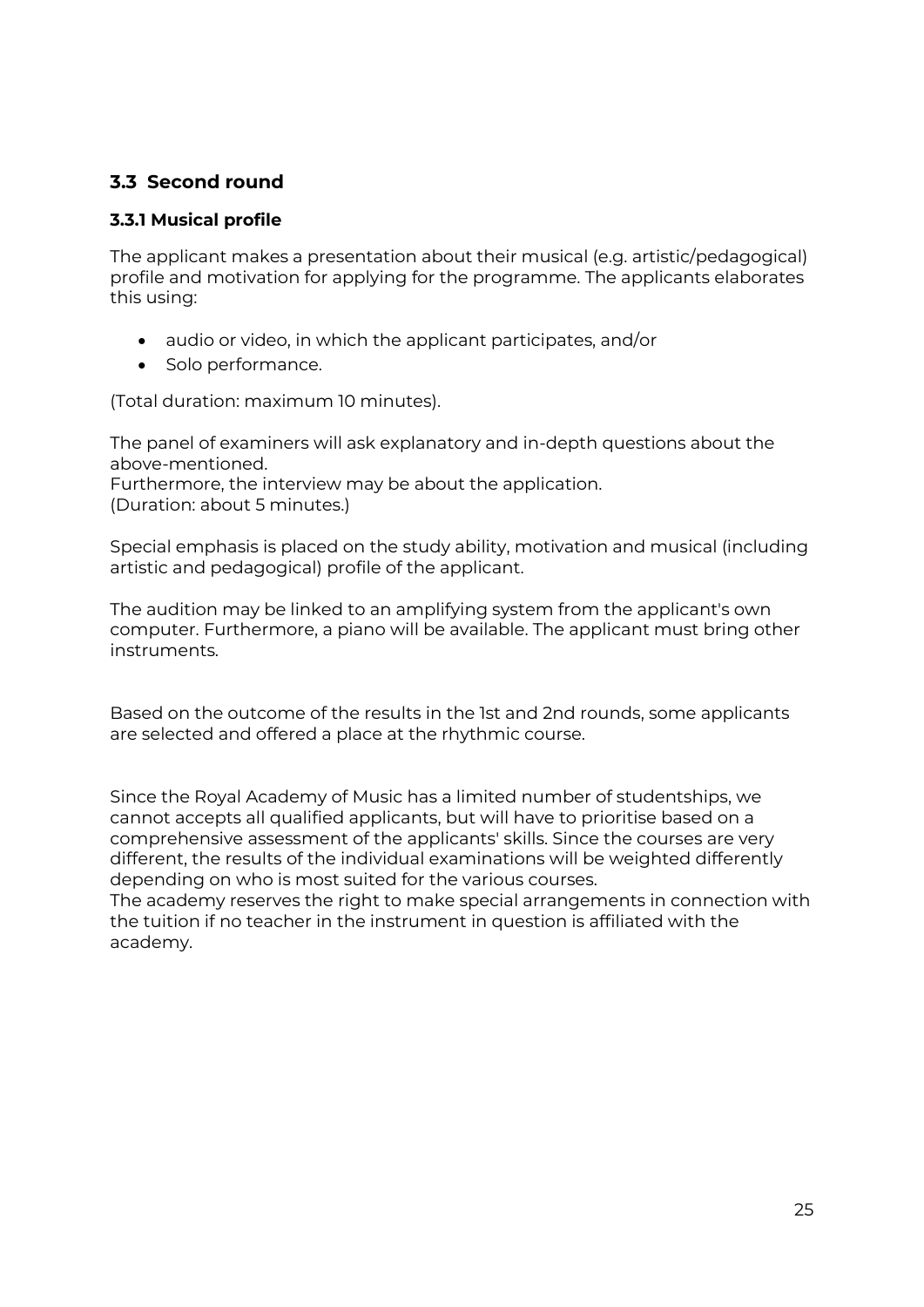## <span id="page-25-0"></span>**4 Bachelor degree in Rhythmic music (Aalborg))**

It is possible to apply within all instruments.

## <span id="page-25-1"></span>**4.1 General information about the tests**

The Royal Academy of Music aims to hold the auditions in as relaxed an atmosphere as possible. Major emphasis will be given to personal musical expression. The various courses give no advance priority to certain styles or modes of expressions within the world of rhythmic music. We recommend that applicants in their self-chosen choose musical frameworks that they are familiar with.

The entry audition for the Bachelor degree course in Rhythmic music is divided into two rounds.

In connection with the auditions, the academy will be of some help when it comes to setting up, sound check, borrowing instruments, etc. For the audition in the main instrument, a standard ensemble is set up (piano, electric piano, synthesizer, guitar, bass, drum set, percussion and a PA system and various amplifiers). We urge applicants to carefully consider the size of the orchestra in relation to time for set up and sound check.

#### Evaluation criteria

The evaluation should reflect the applicant's possibility to reach the objectives of the education in question.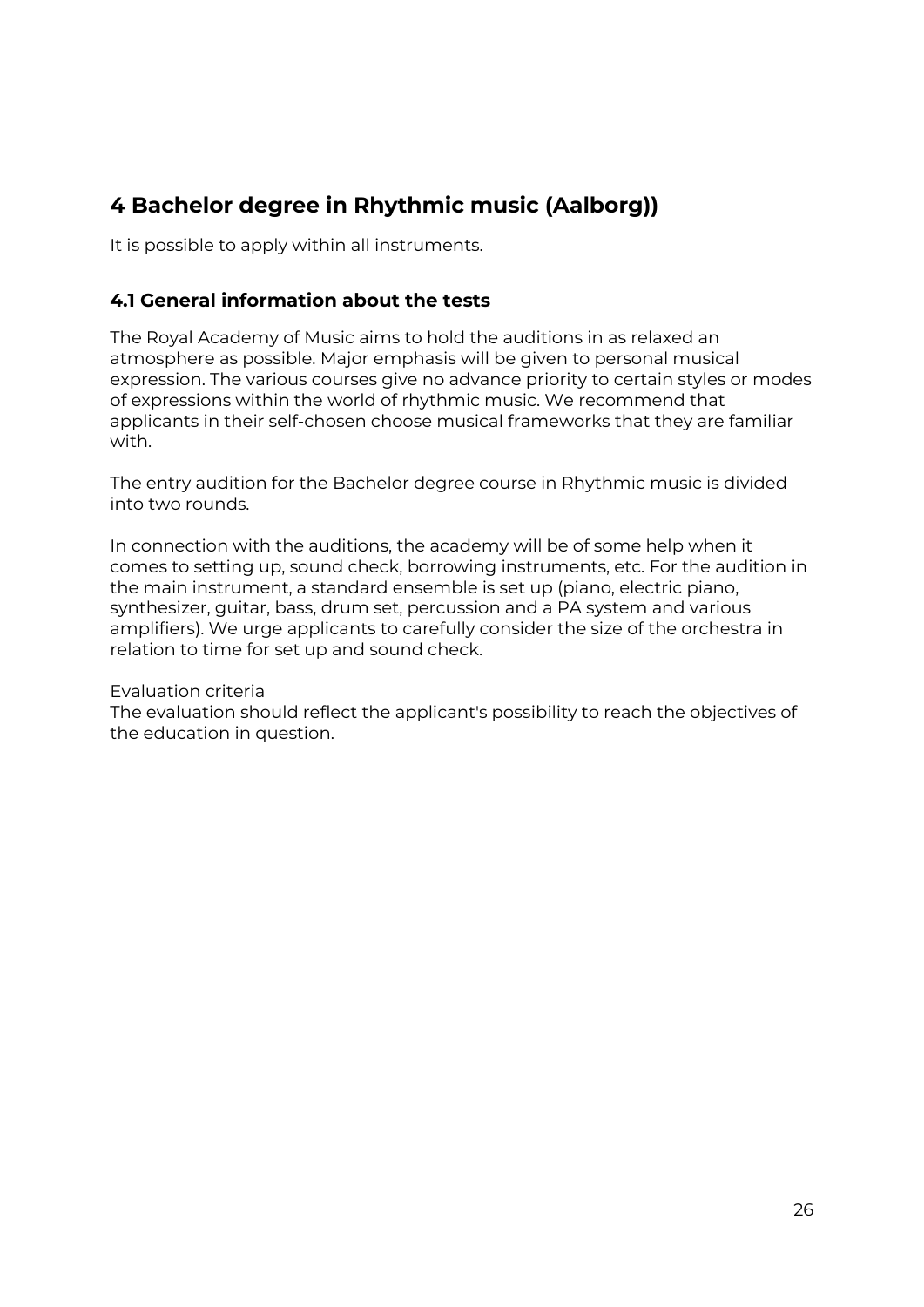## <span id="page-26-0"></span>**4.2 First round**

## <span id="page-26-1"></span>**4.2.1 Concert**

- The applicant must play self-chosen tunes on their main instrument with their own band brought in.
- At least 2 accompanists must participate in the concert
- The concert must be no longer than 10 minutes.
- Improvisation from the applicant must be included under consideration for the musical entirety and style related characteristics.

## <span id="page-26-2"></span>**4.2.2 Test in general musical skills**

Imitation

- The applicant imitates pre-played phrases.
- The applicant imitates pre-played phrases on their main instrument. The phrases are pre-played on a piano. Drummers, percussionists and singers are exempted from this part.
- The applicant claps rhythmic figures (using feet for pulse).

Playing by ear – Accompaniment and Improvisation

- The applicant is also tested in accompaniment for a series of chords. Keyboards, string instruments, drummers and percussionists accompany in accordance with their instrumental roles. Singers and wind players sing/play guidelines (extended notes) as accompaniment.
- Another test is held in improvisation over the same series of chords. The instructor will accompany.

Playing from score and chord play

- The applicant sings or plays a short and simple written melody. The melody may be played on the piano in the room or on another instrument brought in by the applicant.
- The applicant receives a chord sequence to be played on a piano in style and tempo of own choice.

Ear training

• Interval dictation. Within an octave, upwards and downwards.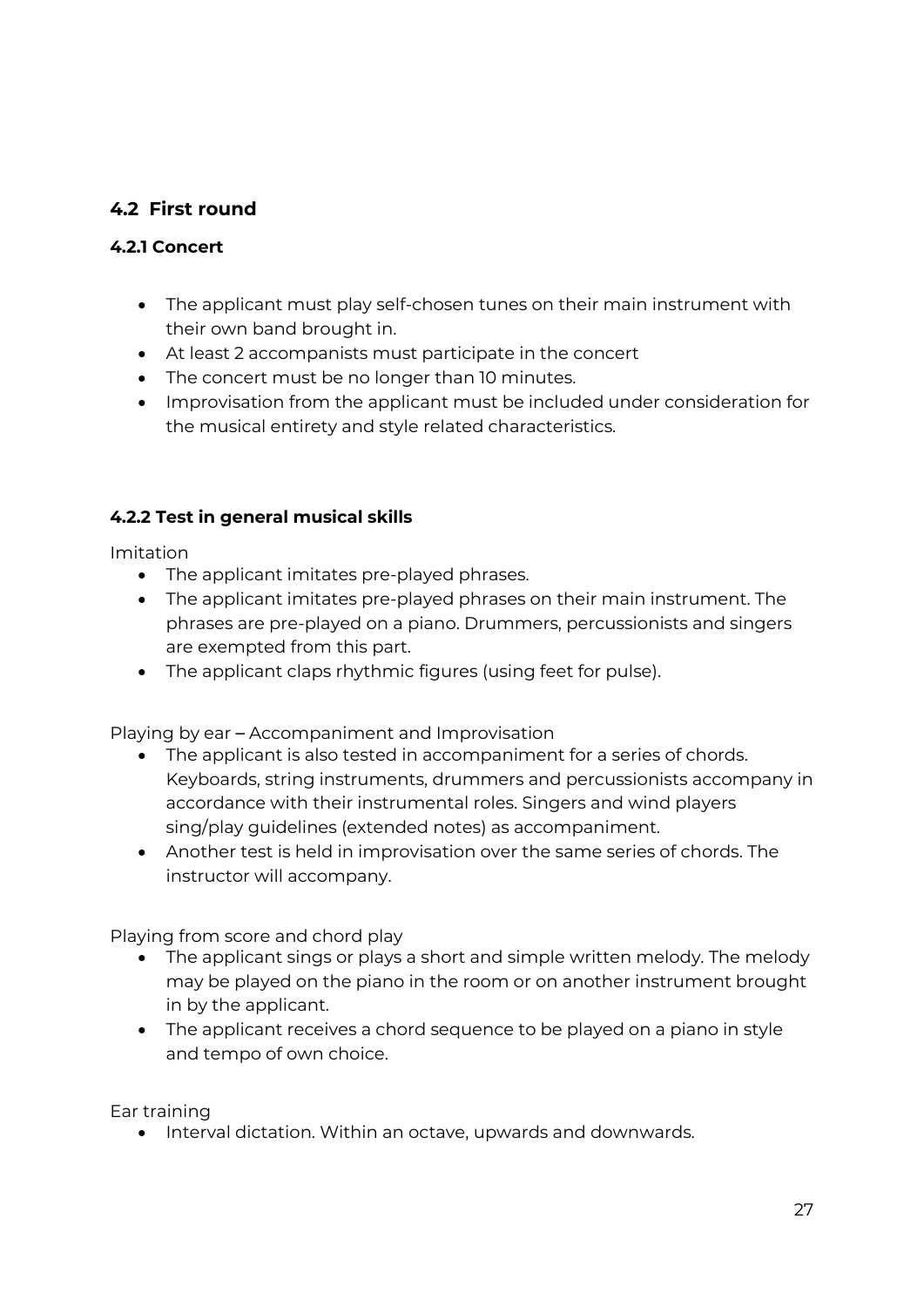- Triad dictation. Major, minor, diminished, augmented and suspended (in root position)
- Tetrad dictation. Maj7, 7, m7, 7sus, m7(b5), dim7 (in root position)
- Scale dictation Church keys (Ionian, Dorian, Phrygian, Lydian, Mixolydian, Aeolian, Locrian)
- Sung melodic imitation.
- Rhythmic reading, where eight note triplet and sixteenths appear

#### Theory

The applicant answers questions about intervals, keys, time, figuration and scales in writing.

Total duration: about 20 minutes Phones and other electronic equipment are not allowed.

The Royal Academy of Music chooses applicants for the 2nd round based on the tests in the 1st round.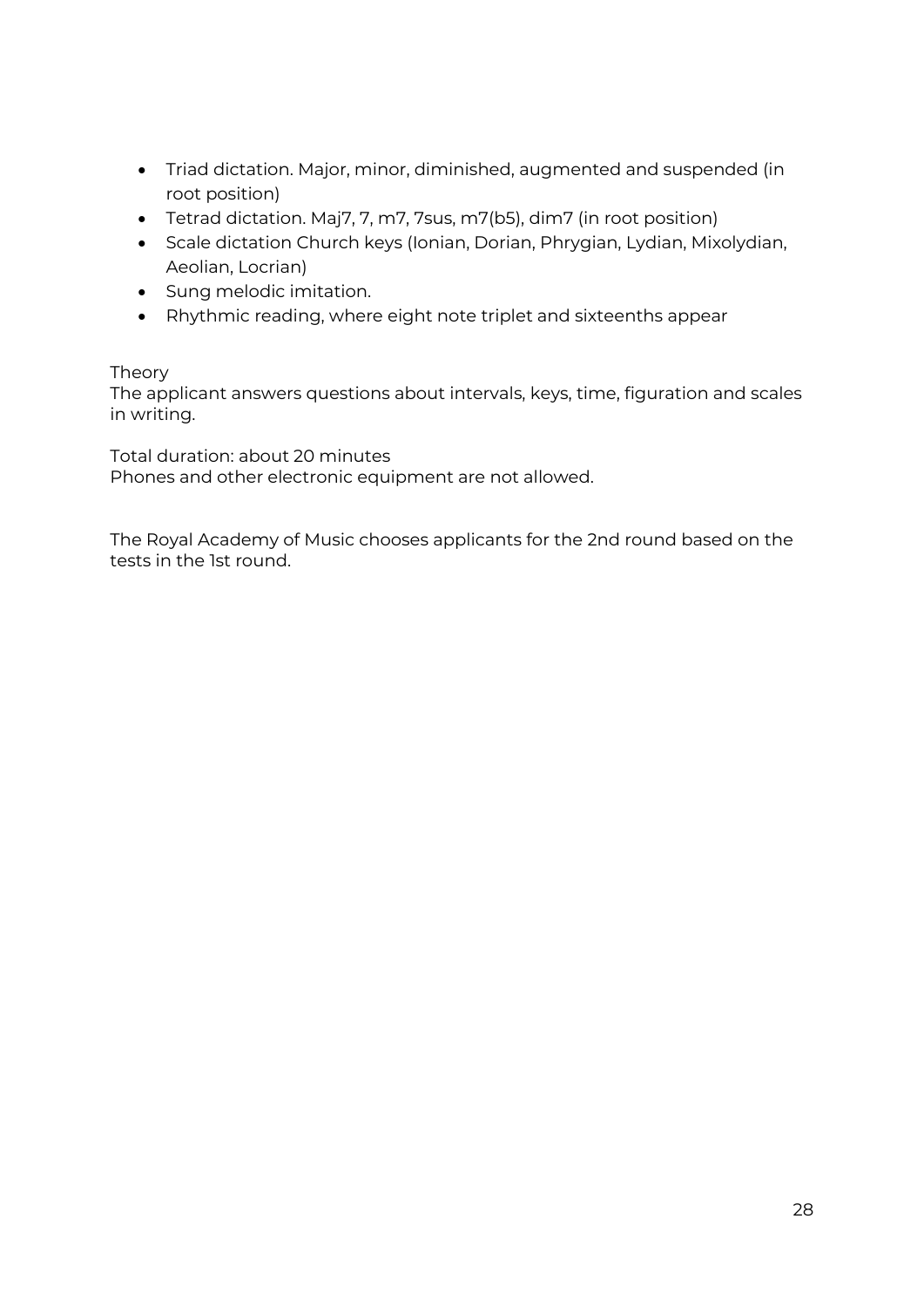## <span id="page-28-0"></span>**4.3 Second round**

#### <span id="page-28-1"></span>**4.3.1 Musical profile**

The applicant makes a presentation about their musical (e.g. artistic/pedagogical) profile and motivation for applying for the programme. The applicants elaborates this using:

- audio or video, in which the applicant participates, and/or
- Solo performance.

(Total duration: maximum 10 minutes).

The panel of examiners will ask explanatory and in-depth questions about the above-mentioned.

Furthermore, the interview may be about the application.

(Duration: about 5 minutes.)

Special emphasis is placed on the study ability, motivation and musical (including artistic and pedagogical) profile of the applicant.

The audition may be linked to an amplifying system from the applicant's own computer. Furthermore, a piano will be available. The applicant must bring other instruments.

Based on the outcome of the results in the 1st and 2nd rounds, some applicants are selected and offered a place at the rhythmic course.

Since the Royal Academy of Music has a limited number of studentships, we cannot accepts all qualified applicants, but will have to prioritise based on a comprehensive assessment of the applicants' skills. Since the courses are very different, the results of the individual examinations will be weighted differently depending on who is most suited for the various courses.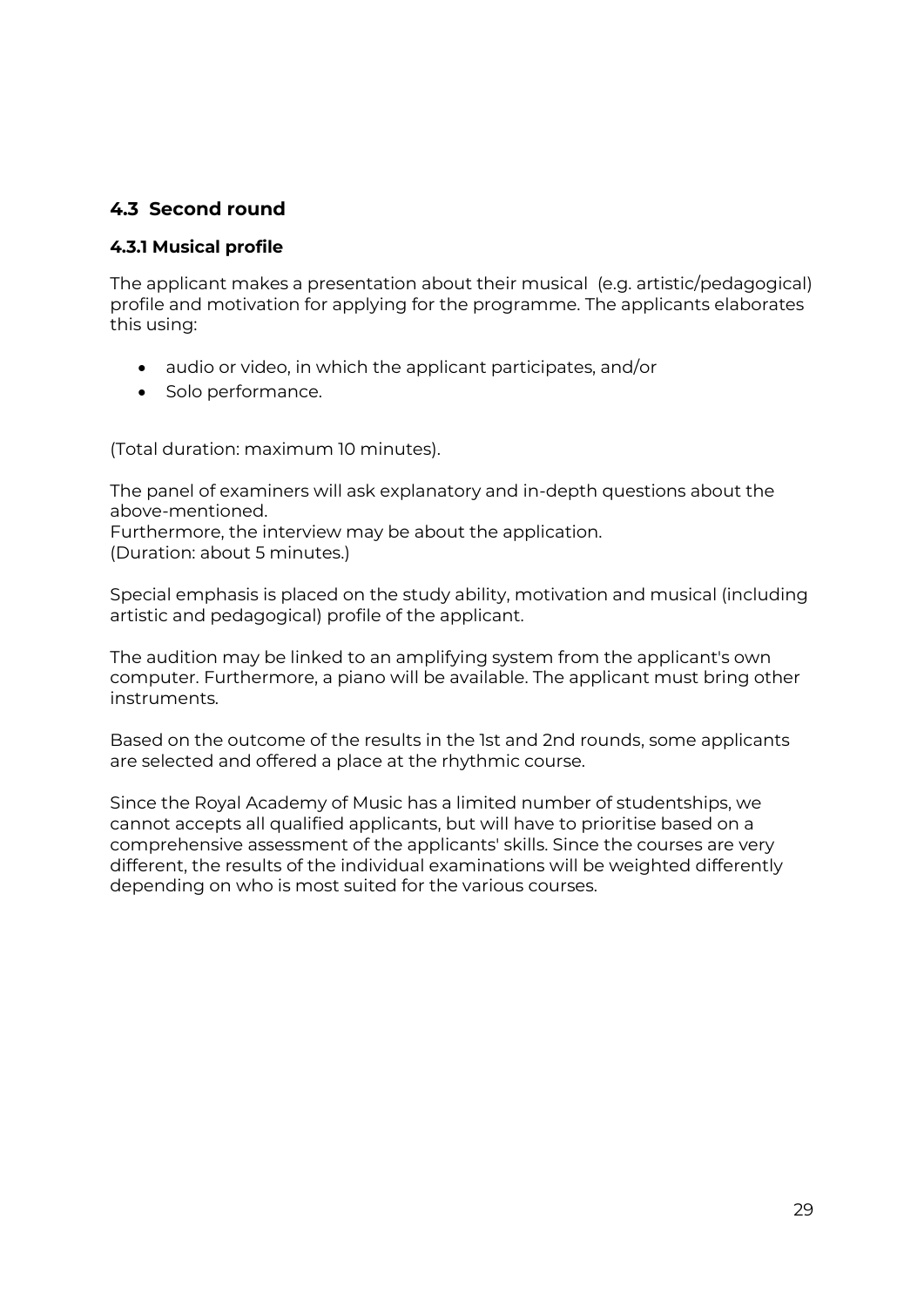## <span id="page-29-0"></span>**5 Bachelor degree in Rhythmic music and movement (Aarhus)**

It is possible to apply within all instruments.

## <span id="page-29-1"></span>**5.1 General information about the tests**

The Royal Academy of Music aims to hold the auditions in as relaxed an atmosphere as possible. Major emphasis will be given to personal musical expression. The various courses give no advance priority to certain styles or modes of expressions within the world of rhythmic music. We recommend that applicants in their self-chosen choose musical frameworks that they are familiar with.

The entry audition for the Bachelor degree course in Rhythmic music and movement is divided into two rounds.

In connection with the auditions, the academy will be of some help when it comes to setting up, sound check, borrowing instruments, etc. For the audition in the main instrument, a standard ensemble is set up (piano, electric piano, synthesizer, guitar, bass, drum set, percussion and a PA system and various amplifiers). We urge applicants to carefully consider the size of the orchestra in relation to time for set up and sound check.

#### Evaluation criteria

The evaluation should reflect the applicant's possibility to reach the objectives of the education in question.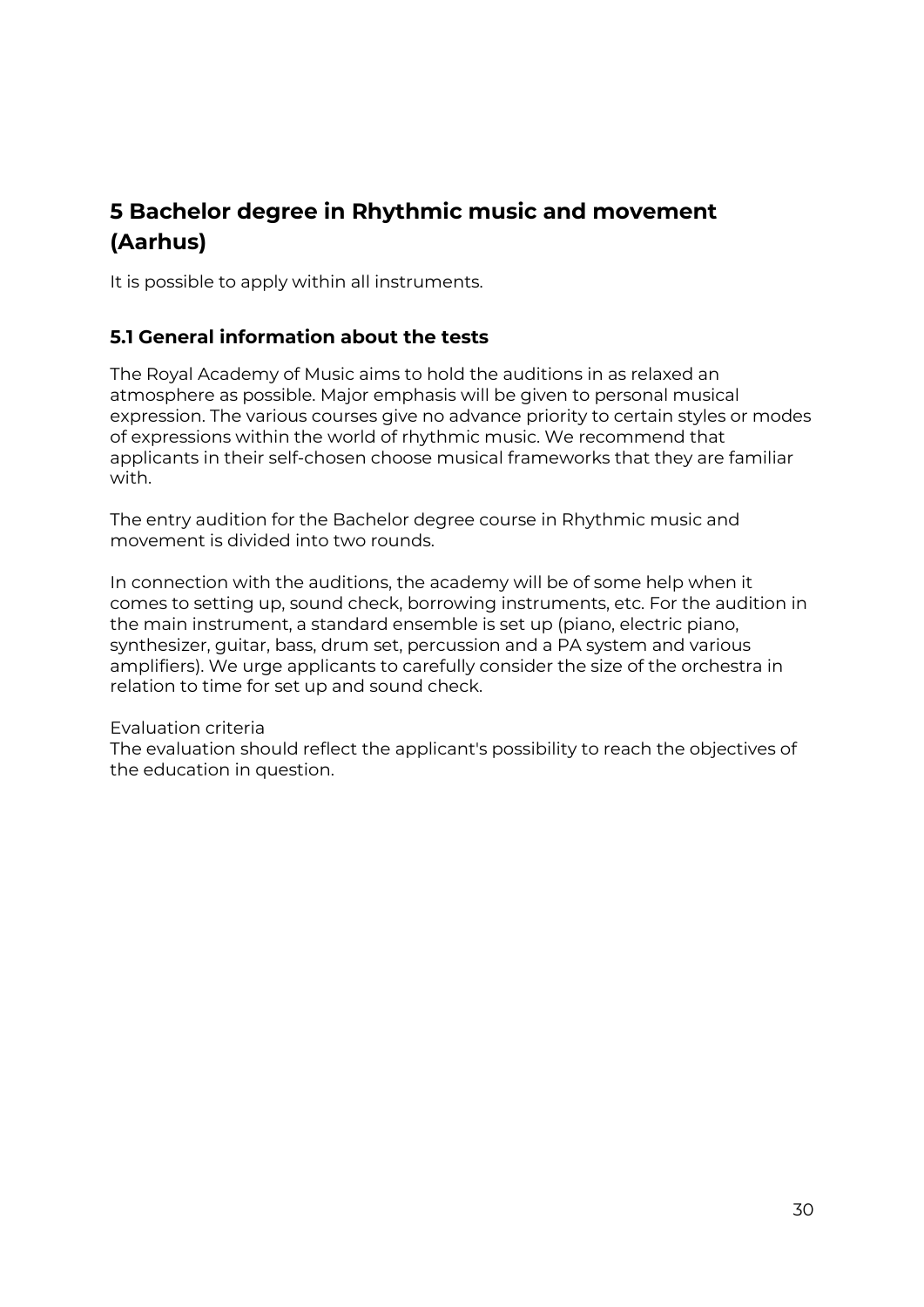## <span id="page-30-0"></span>**5.2 First round**

All applicants must pass through the 1st round consisting of:

## <span id="page-30-1"></span>**5.2.1 Concert**

- The applicant must play self-chosen tunes on their main instrument with their own band brought in.
- At least 2 accompanists must participate in the concert
- The concert must be no longer than 10 minutes.
- Improvisation from the applicant must be included under consideration for the musical entirety and style related characteristics.

## <span id="page-30-2"></span>**5.2.2 Test in singing, dancing and playing**

The test will be in groups and serves the purpose of showing the applicant's ability to imitate and coordinate the shown patterns of movement, pre-sung phrases and pre-played rhythms played on percussion instruments. Furthermore, there will be improvised dance/movement to the pre-played rhythms.

The applicant is evaluated on his/her ability to solve the various tasks and on his/her ability to enter into the musical context.

The duration of test is about 40 minutes.

## <span id="page-30-3"></span>**5.2.3 Test in general musical skills**

Imitation

- The applicant imitates pre-played phrases.
- The applicant imitates pre-played phrases on their main instrument. The phrases are pre-played on a piano. Drummers, percussionists and singers are exempted from this part.
- The applicant claps rhythmic figures (using feet for pulse).

Playing by ear – Accompaniment and Improvisation

 The applicant is also tested in accompaniment for a series of chords. Keyboards, string instruments, drummers and percussionists accompany in accordance with their instrumental roles. Singers and wind players sing/play guidelines (extended notes) as accompaniment.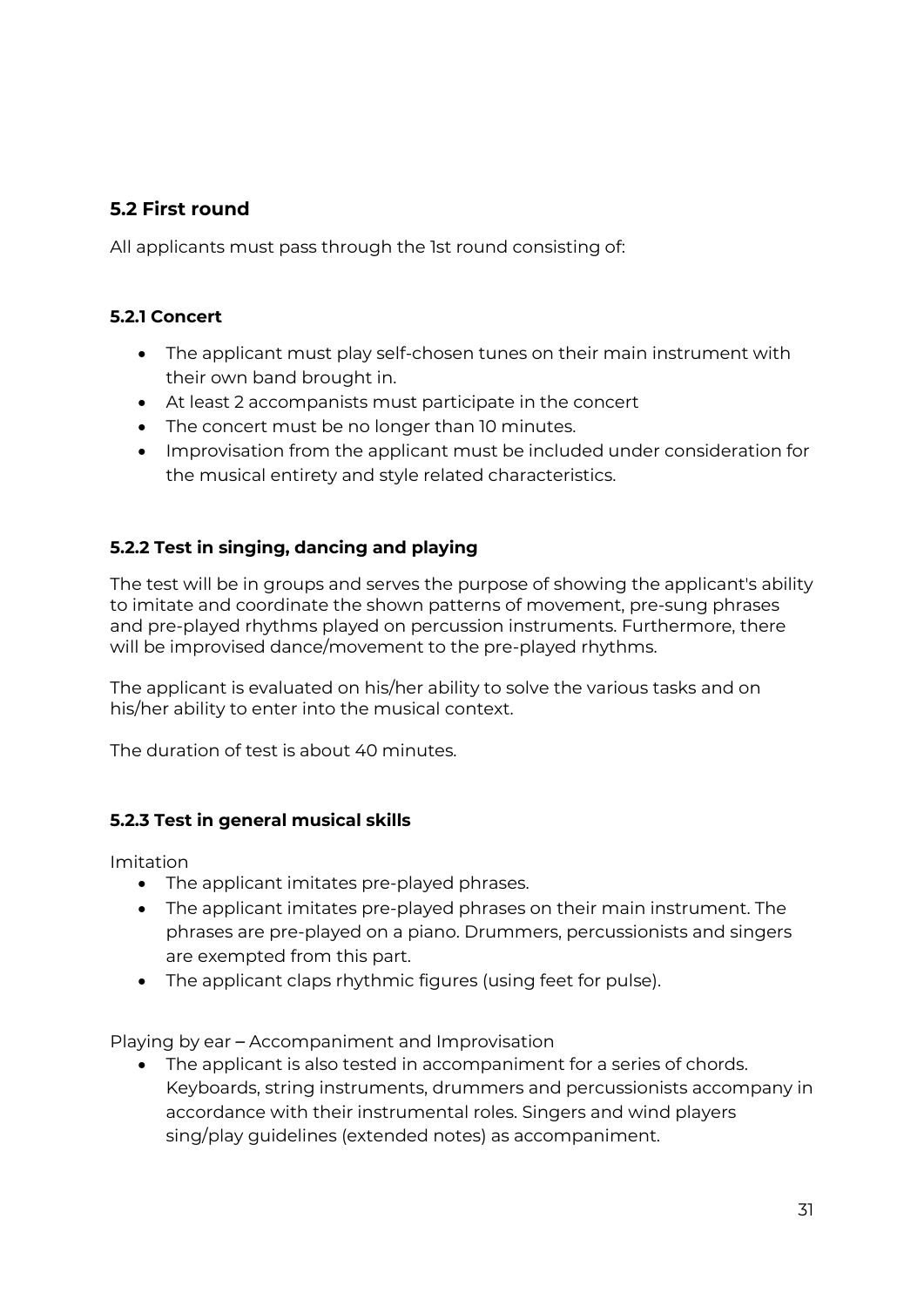Another test is held in improvisation over the same series of chords. The instructor will accompany.

Playing from score and chord play

- The applicant sings or plays a short and simple written melody. The melody may be played on the piano in the room or on another instrument brought in by the applicant.
- The applicant receives a chord sequence to be played on a piano in style and tempo of own choice.

Ear training

- Interval dictation. Within an octave, upwards and downwards.
- Triad dictation. Major, minor, diminished, augmented and suspended (in root position)
- Tetrad dictation. Maj7, 7, m7, 7sus, m7(b5), dim7 (in root position)
- Scale dictation Church keys (Ionian, Dorian, Phrygian, Lydian, Mixolydian, Aeolian, Locrian)
- Sung melodic imitation.
- Rhythmic reading, where eight note triplet and sixteenths appear

#### Theory

The applicant answers questions about intervals, keys, time, figuration and scales in writing.

Total duration: about 20 minutes Phones and other electronic equipment are not allowed.

The Royal Academy of Music chooses applicants for the 2nd round based on the tests in the 1st round.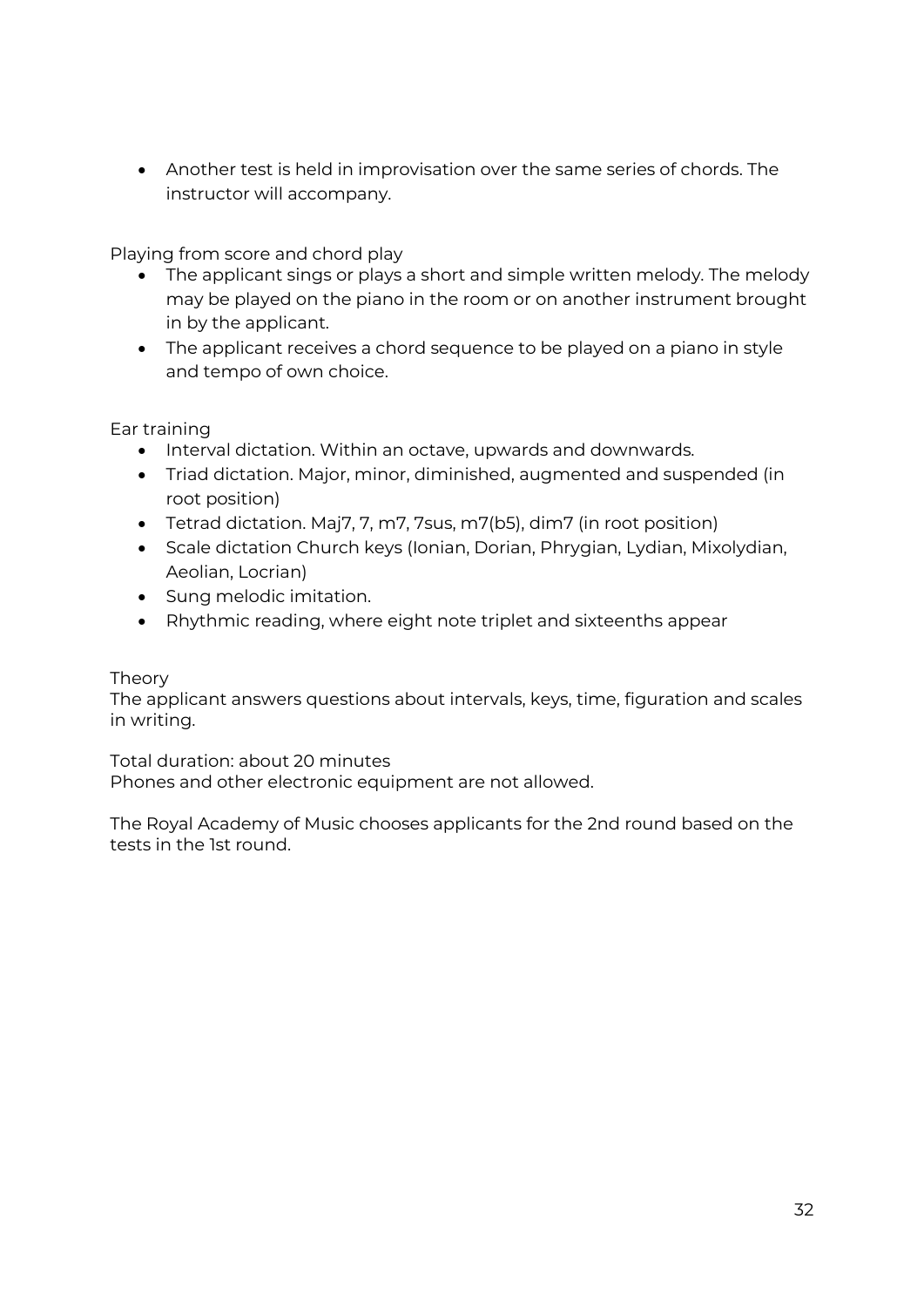## <span id="page-32-0"></span>**5.3 Second round**

#### <span id="page-32-1"></span>**5.3.1 Musical profile**

The applicant makes a presentation about their musical (e.g. artistic/pedagogical) profile and motivation for applying for the programme. The applicants elaborates this using:

- audio or video, in which the applicant participates, and/or
- Solo performance.

(Total duration: maximum 10 minutes).

The panel of examiners will ask explanatory and in-depth questions about the above-mentioned.

Furthermore, the interview may be about the application. (Duration: about 5 minutes.)

Special emphasis is placed on the study ability, motivation and musical (including artistic and pedagogical) profile of the applicant.

The audition may be linked to an amplifying system from the applicant's own computer. Furthermore, a piano will be available. The applicant must bring other instruments.

Based on the outcome of the results in the 1st and 2nd rounds, some applicants are selected and offered a place at the rhythmic course.

Since the Royal Academy of Music has a limited number of studentships, we cannot accepts all qualified applicants, but will have to prioritise based on a comprehensive assessment of the applicants' skills. Since the courses are very different, the results of the individual examinations will be weighted differently depending on who is most suited for the various courses.

The academy reserves the right to make special arrangements in connection with the tuition if no teacher in the instrument in question is affiliated with the academy.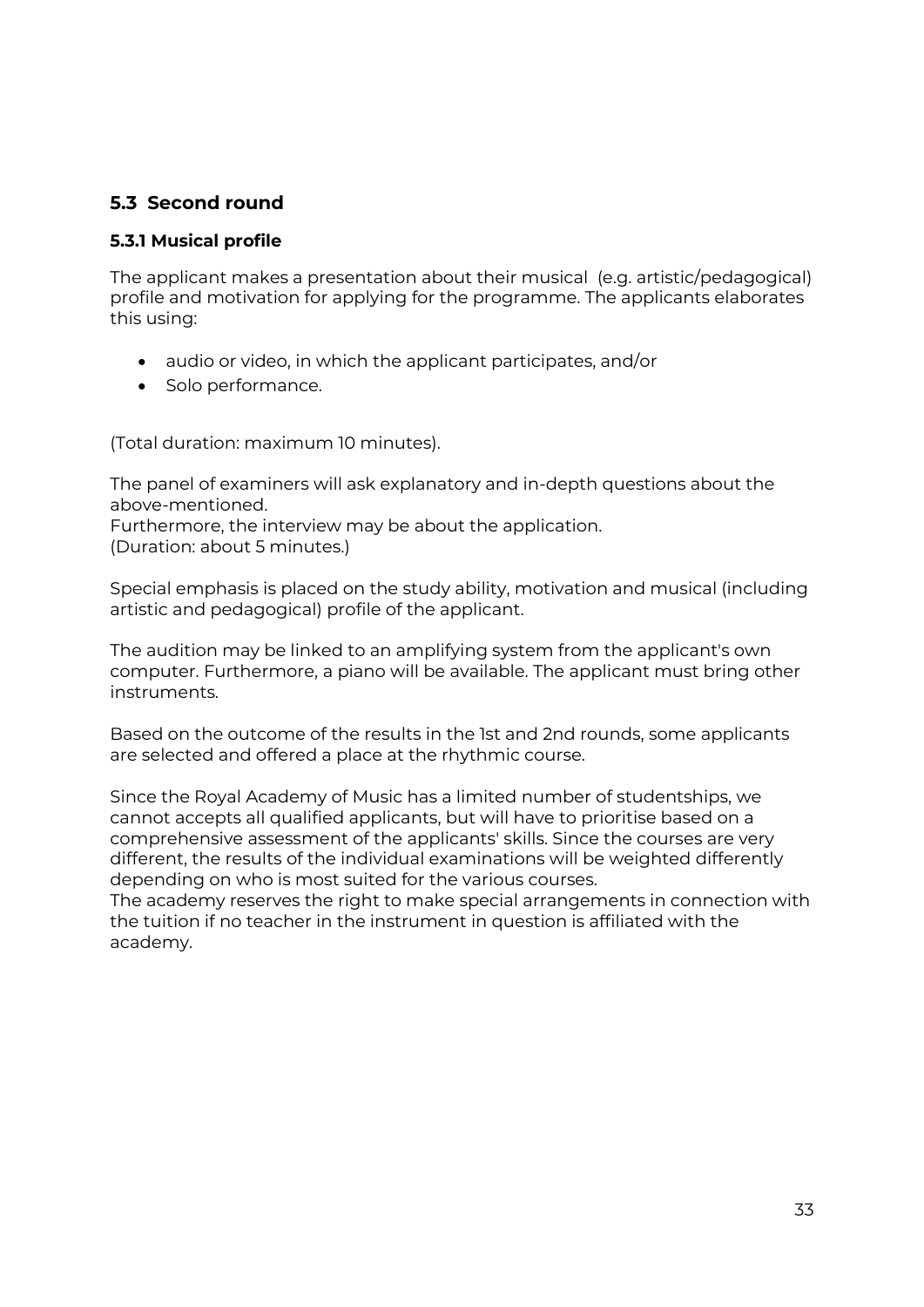## <span id="page-33-0"></span>**Bachelor in General Music Education, AM, (Aarhus)**

It is possible to apply within all instruments.

## <span id="page-33-1"></span>**6.1 General information about the tests**

The Royal Academy of Music aims to hold the auditions in as relaxed an atmosphere as possible. Major emphasis will be given to personal musical expression. The various courses give no advance priority to certain styles or modes of expressions within the world of rhythmic music. We recommend that applicants in their self-chosen choose musical frameworks that they are familiar with.

In connection with the auditions, the academy will be of some help when it comes to setting up, sound check, borrowing instruments, etc. For the audition in the main instrument, a standard rhythmic ensemble is set up (piano, electric piano, synthesizer, guitar, bass, drum set, percussion and a PA system and various amplifiers). We urge applicants to carefully consider the size of the orchestra in relation to time for set up and sound check.

#### Evaluation criteria

The evaluation should reflect the applicant's possibility to reach the objectives of the education in question.

The applicant must sit the following tests:

- Concert
- Collective movement and coordination test
- Individual test
- Ear training and theory

## <span id="page-33-2"></span>**6.2 Performance test**

The applicant prepares:

 A self-chosen piece for the main instrument or vocal (preferably an ensemble piece).

Duration of the test is about 10 minutes plus 10 minutes for evaluation. An individual grade is given for this test.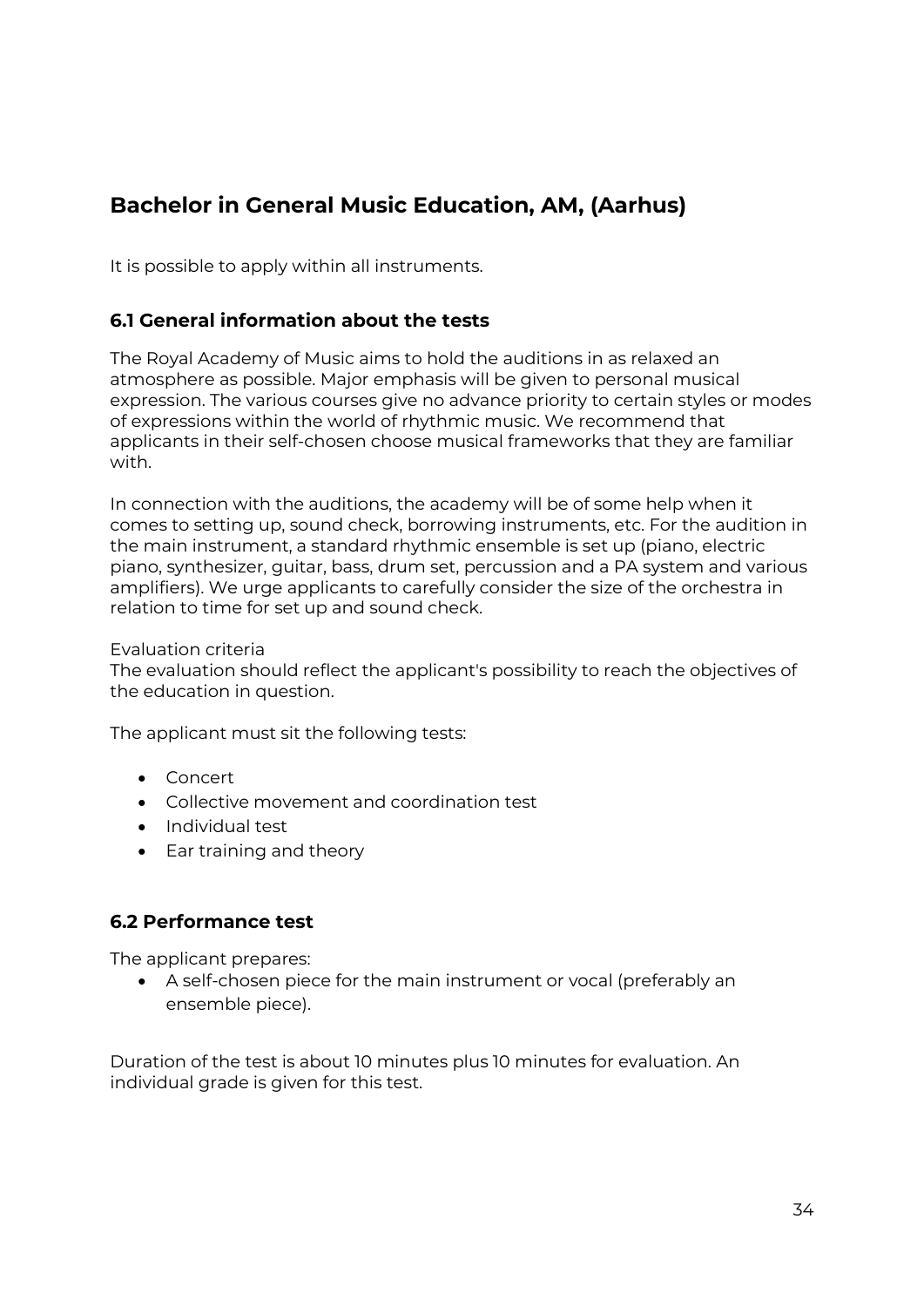## <span id="page-34-0"></span>**6.3. Collective movement and coordination test**

The test consists of an evaluation of the applicant's ability to imitate and coordinate, sense of pulse and period.

Duration of the test: maximum 20 minutes. The performance is a part of the overall assessment of the Individual test.

## <span id="page-34-1"></span>**6.4 Individual test**

The individual test consists of five part, hereof four mandatory parts:

- 1. Elementary music education, choir conducting or music conducting (mandatory)
- 2. Singing (mandatory)
- 3. Piano (mandatory)
- 4. Prima vista piano (mandatory)
- 5. Third instrument (not mandatory)

The applicant puts together their own programme covering part 1-3 (and possibly part 5) with a total duration of maximum 25 minutes, of which the test in elementary music education, choir conducting or music conducting must be at least 10-12 minutes. Examiners reserve the right to cut the test short.

## **Elementary music education, choir conducting or music conducting**

 A self-chosen piece: The applicant demonstrates a teaching situation with children and/or adults. The applicant's own choir/group is used for the test.

The examiners weight the applicant's ability to communicate music and to structure, as well as to their potential as teachers.

## **Singing**

The applicant prepares:

 A self-chosen song in the applicant's own language. The song must be performed without music sheet and without accompaniment. If the song has several stanzas, at least three stanzas must be sung.

Besides an assessment of the technical level, emphasis is placed on the ability to communicate the content of the song.

## **Piano**

The applicant prepares:

 A notated piano piece (classical or rhythmic). Improvisation may be included, if rhythmic is chosen. Classical examples: W. A. Mozart: Viennese sonatinas. Carl Nielsen: Five Piano pieces op. 3. J. S. Bach: Notenbüchlein für Anna Magdalena Bach. Béla Bartók: Romanian Christmas carols.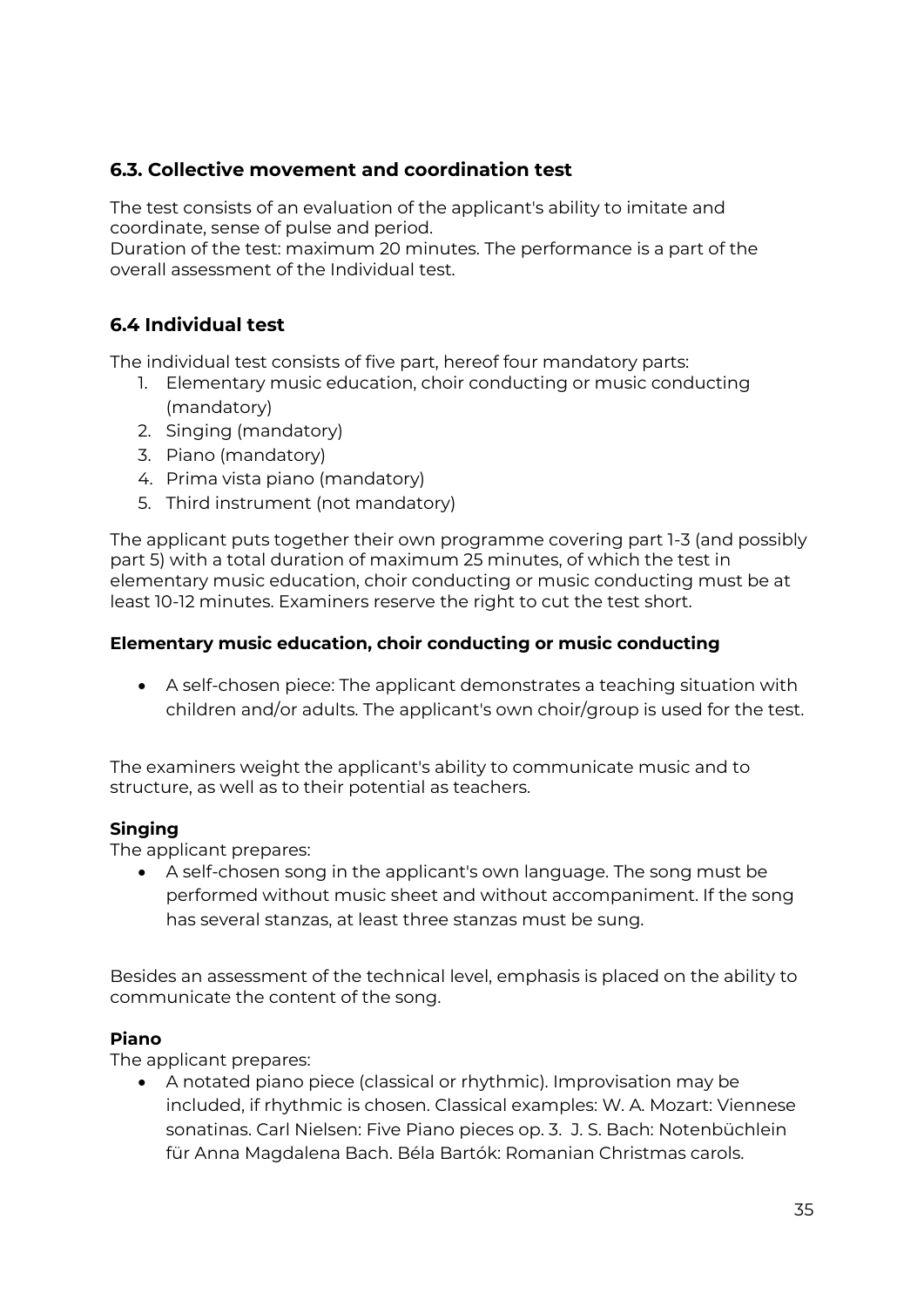Rhythmic examples: Niels Lan Doky: Misty Dawn. Lars Jansson: The Inner Room

 A 4-part chorale (from chorale book) The applicant plays with introduction, e.g. the last beats of the melody. The examiners sing along. Minimum two stanzas must be sung. The applicant brings music and text for the examiners. (3 copies)

#### **Sight reading piano**

The applicant perfoms two set assignments:

- A melody with accompaniment notated in two systems in treble and bass clef
- The same melody notated as a melody with figuration

In the assessment, equal weight is put on sight reading and figuration playing.

#### **Third instrument**

If the the applicant's main instrument is piano or singing, the applicant may show their ability on another instrument.

The individual test ends with a short interview, during which the applicant is given the opportunity to explain their musical and educational background, motives for applying to the Royal Academy of Music and their view of the ways and means of musical education.

One grade is provided for the above-mentioned tests.

## <span id="page-35-0"></span>**6.5 Ear training and theory (with internal examiner)**

#### **Reading test**

- Defining intervals. All intervals up to the ninth may appear.
- Defining triads in root position and inversions.
- Defining scales: major, minor, harmonic minor and melodic minor.

#### **Reading of rhythm**

- Sight reading test of rhythm examples noted on one line, expressed in freely-chosen staves with pulse markings, possibly time markings. The time may be: 2/4, 3/4 or 4/4 and 6/8.
- Polyrhythms do not appear.

#### **Sight singing**

Singing from a song sheet (a tune/melody of increasing difficulty).

#### **Ear training**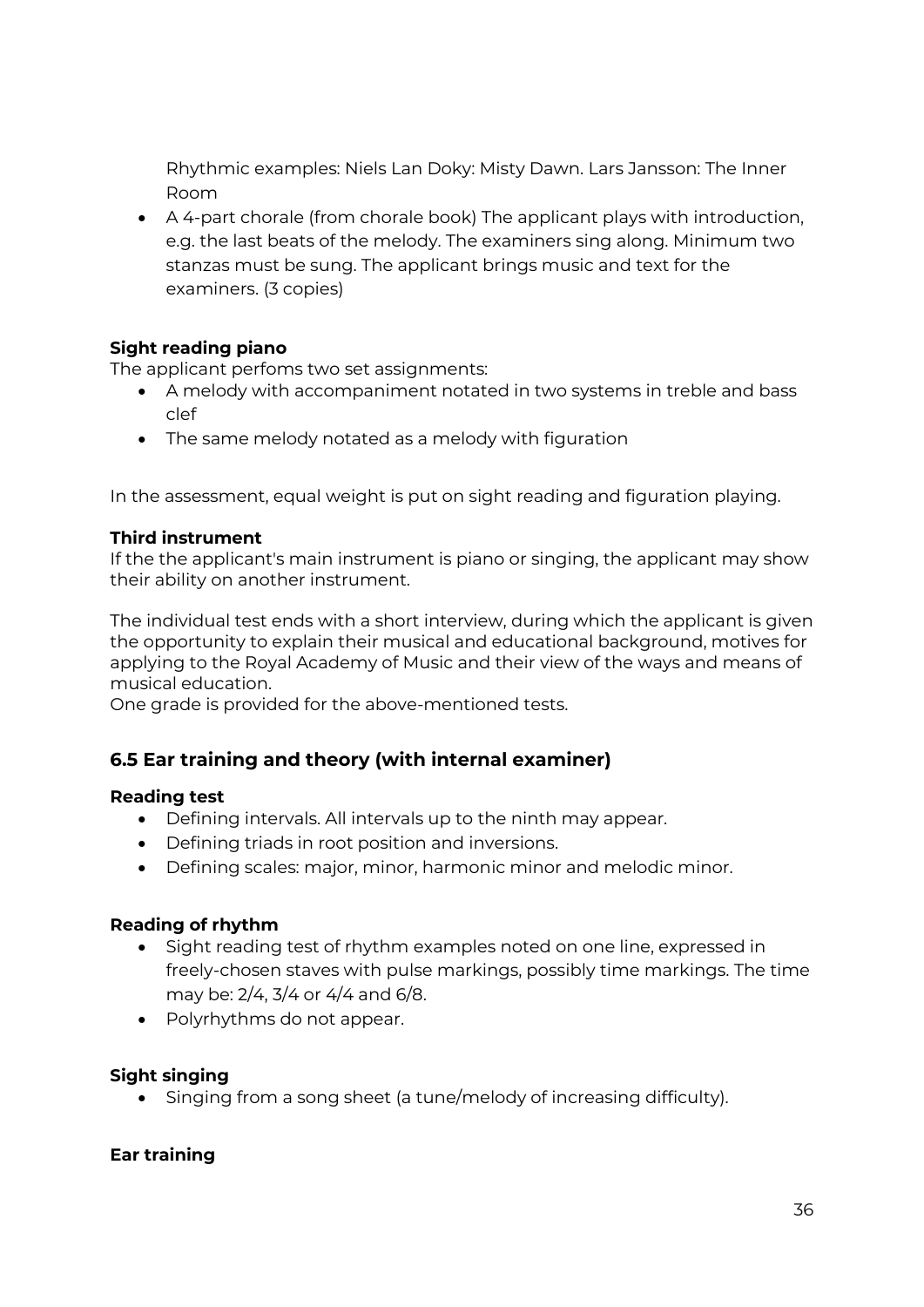- Imitating pre-played phrases.
- $\bullet$  Imitating pre-played phrases on main instrument.
- Guidelines as accompaniment for a pre-played chord progression.
- Brief rhythmic phrases are imitated.
- Imitating and defining pre-played intervals.
- Imitating triads in root position (major, minor, augmented, diminished and suspended) Imitating tetrads in root position (maj7, 7, m7, aug, o7 and 7sus4) Defining the bass note.

Duration of test: 20 minutes. An individual grade is given for this test.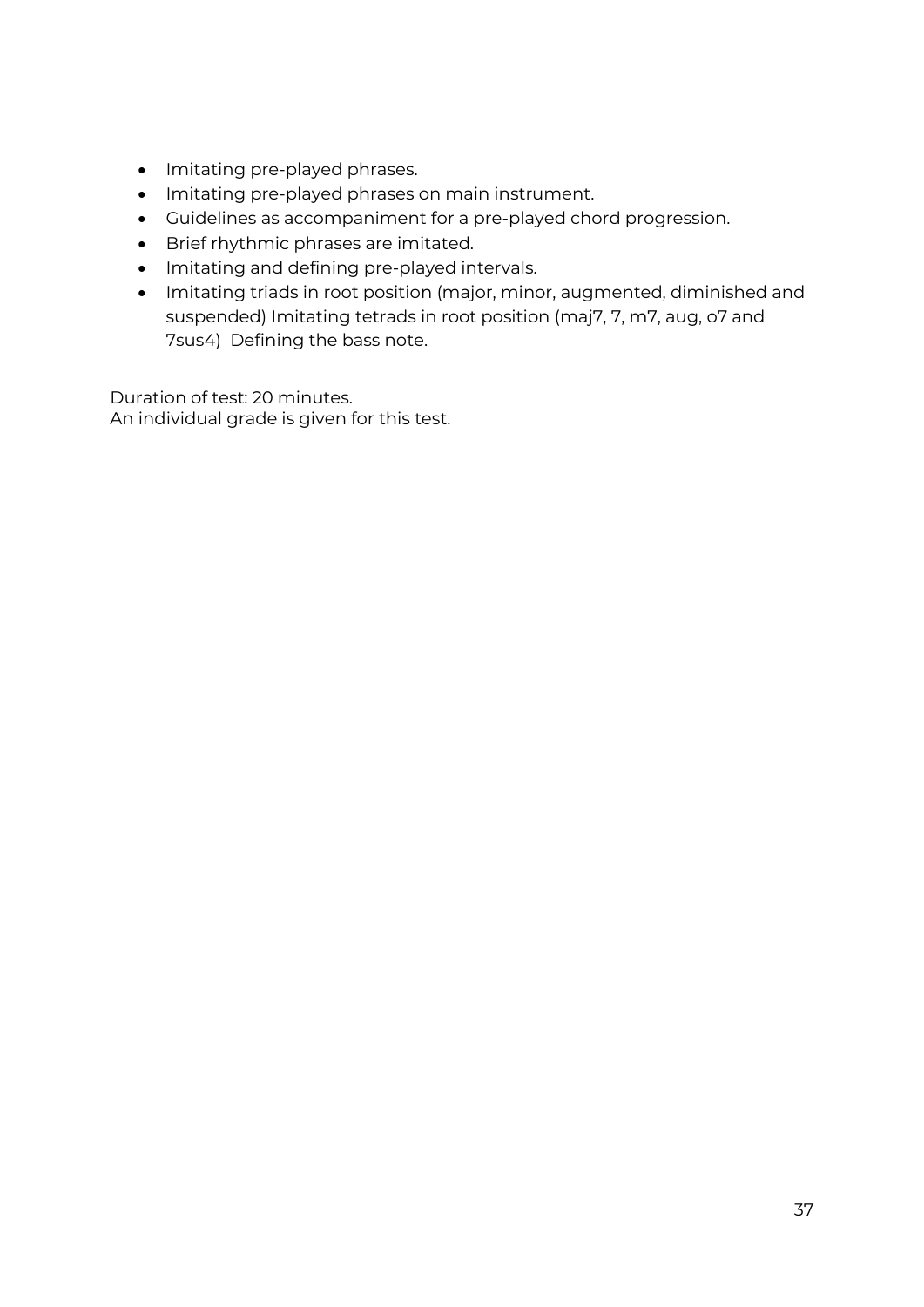## <span id="page-37-0"></span>**7 Bachelor degree in Electronic composition (Aarhus)**

The target group are applicants, who wish to work professionally with composition and production of electronic music. English and Mathematics at Blevel is recommended.

## <span id="page-37-1"></span>**7.1 Application**

The application form must include:

- a reason for the application
- the applicant's expectations for the course
- the applicant's expectations and ambitions after the degree
- the applicant's knowledge of relevant hardware and software
- Descriptions of compositions (short description of the submitted compositions)
- the applicant's education so far
- the applicant's artistic experience
- the applicant's professional experience
- documentation for exams and work experience must be enclosed in the application.

## <span id="page-37-2"></span>**7.2. Evaluation of compositions**

The applicant must submit maximum 15 minutes composed and produced by the applicant with the application form. Information about place of production, equipment used and any other contributors must be clearly documented.

The compositions submitted are evaluated by a panel of examiners after which a number of applicants are called for a personal interview with the panel.

Applicants, who are not invited for an interview, will receive an e-mails with their grade and an offer for a short feedback via phone.

These applicants will be requested to do a set assignment by the panel of examiners prior to the interview. The assignment will be included in the call for the interviews and must be submitted about a week before the interview. Deadline for submitting the assignment and practical information are provided with the assignment.

#### Evaluation criteria

The evaluation should reflect the applicant's possibility to reach the objectives of the education in question.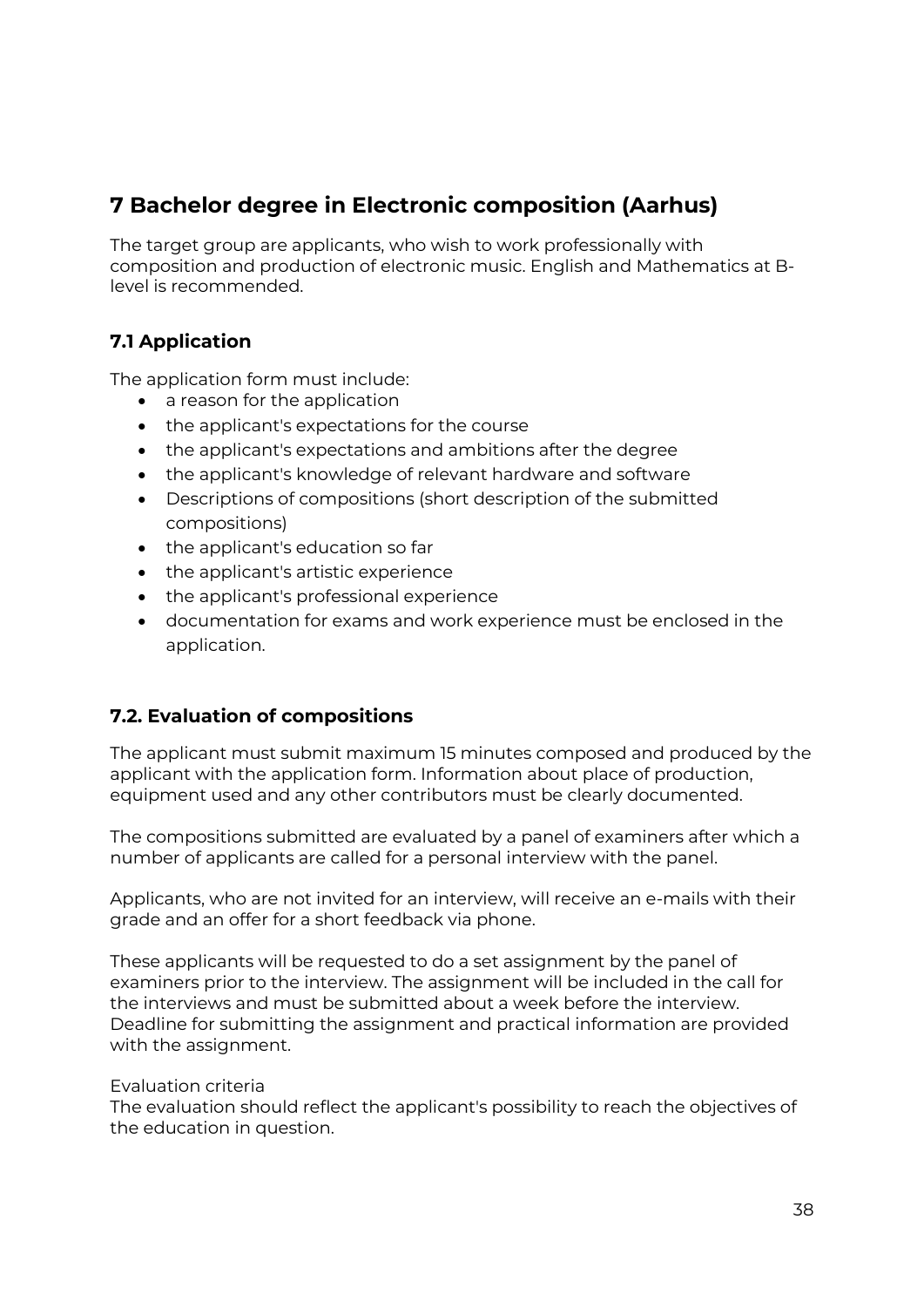## <span id="page-38-0"></span>**7.3 Personal interview**

The applicant plays a short excerpt of own choice from the submitted compositions.

The applicant describes how the chosen composition was produced, including which software and hardware was used and how they were used.

The applicant elaborates on the artistic ideas behind the production, including frame of reference, sources of inspiration, historical context, target group and venues. The applicant must then account for the set assignment.

The interview is concluded with questions from the examiners about the presentation and the submitted application.

The applicant may distribute lyrics, drawings, scores or screenshots on paper. A whiteboard will be available.

At the personal interview, special emphasis is placed on the applicant's ability to reflect aesthetically, ability to use electronics in an artistic connection as well as the applicant's general study ability.

Duration of the interview: 25 minutes. Evaluation and feedback: 20 minutes. After the interview a short oral feedback and a grade is provided.

#### **Acceptance after the test**

Based on a comprehensive assessment of the results in the audition, the most qualified applicants will be accepted to the programme. Due to the limited number of studentships, the Royal Academy of Music may have to reject applicants even if they have passed the audition.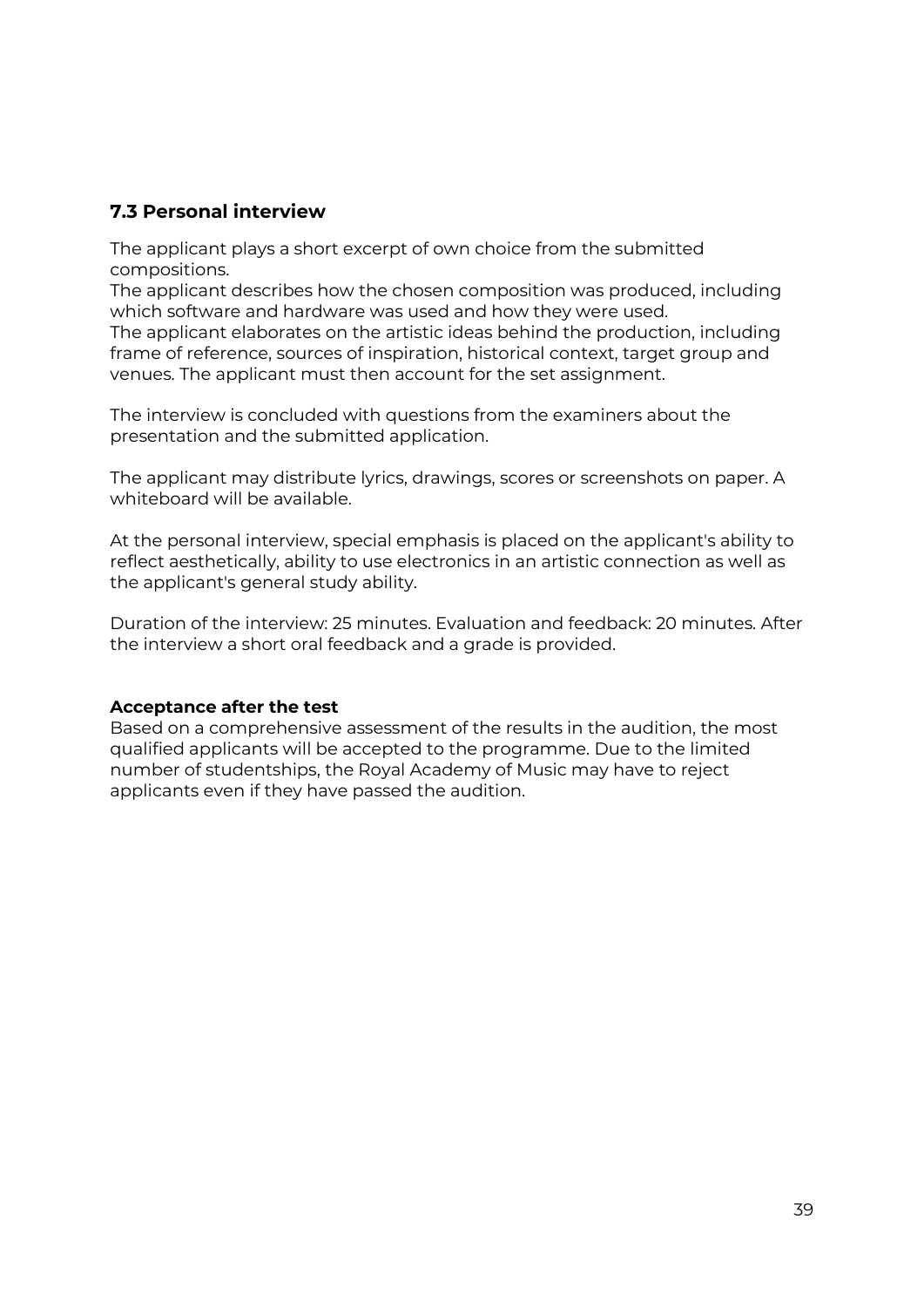## <span id="page-39-0"></span>**8 Bachelor degree in Songwriting (Aarhus)**

## <span id="page-39-1"></span>**8.1 Application**

The following must be uploaded with the application:

- Three self-composed songs, including lyric sheet for the three songs.
- Separate work list with title, performers, possible co-writers with account for own parts, duration and year for all submitted songsas well asfurther information about producer/production, if possible
- Copy of certificates and documentation of work experience

The songs submitted are evaluated by a panel of examiners after which a number of applicants are called for a personal interview with the panel. These applicants will be requested to perform a set songwriting assignment by the examiners prior to the interview. The assignment will be in the invitation to the interview.

Applicants, who are not invited for an interview, will receive an e-mails with their grade and an offer for a short feedback via phone.

## <span id="page-39-2"></span>**8.2 Audition (interview)**

The entry audition takes place as an individual interview lasting about 25 minutes. The applicant makes a short presentation (maximum 7 minutes) which illustrates

- artistic and craftsman qualities (e.g. a short music example)
- motivation for applying to the programme
- experience as a songwriter and within the music business as such
- ambitions for the programme

Then the set assignments is performed (live or recorded version).

The examiners will then ask questions and the rest of the test will be a dialogue.

Duration of the interview: 20 minutes. Evaluation and feedback: 20 minutes. After the interview a short oral feedback and a grade is provided.

## Evaluation

The evaluation reflects the applicant's possibility to reach the objectives of the education in question.

## **Acceptance after the test**

Based on a comprehensive assessment of the results in the audition, the most qualified applicants will be accepted to the programme. If several applicants are equally qualified, the needs of the music business and the needs of the Royal Academy of Music will be considered for the final group composition.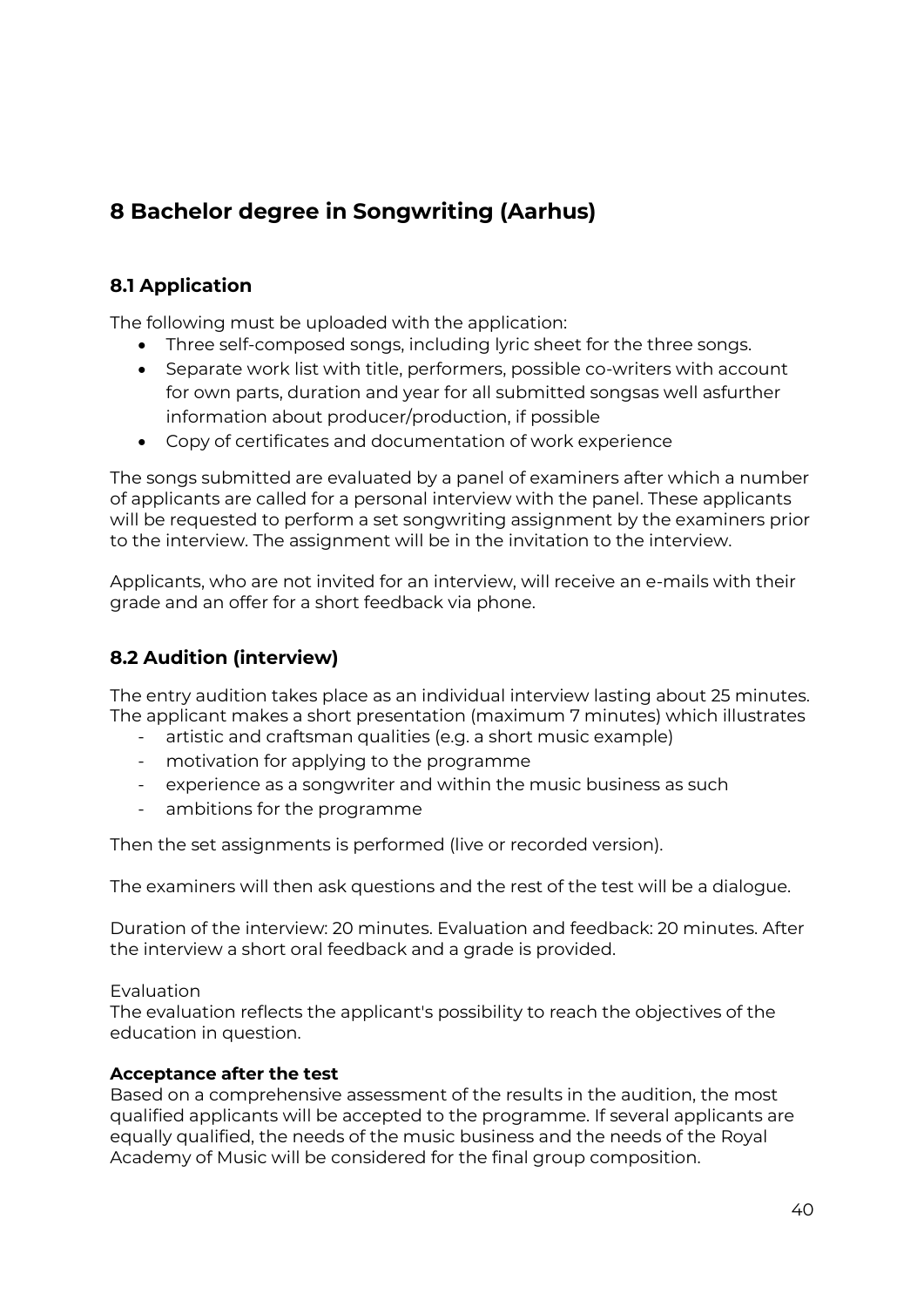Due to the limited number of studentships, the Royal Academy of Music may have to reject applicants even if they have passed the audition.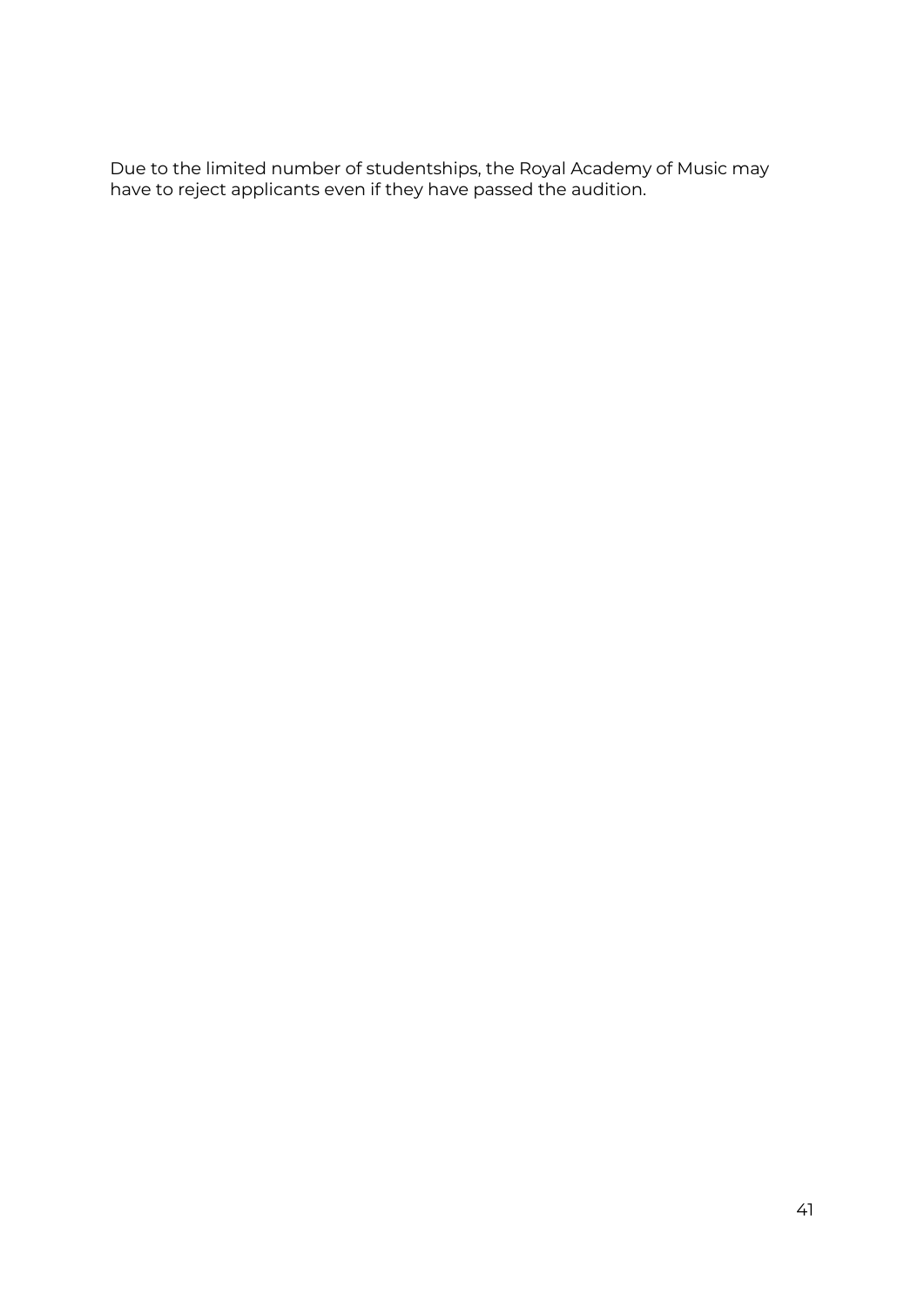## **9 Bachelor degree in Classical composition (Aarhus)**

The audition in classical composition consists of a test in the main subject, a test in oral analysis as well as test in general subjects (theory, ear training and piano). Tests in oral analysis and general subjects are usually held after the main audition is passed. However, due to the overall planning, an applicant may be asked to take the tests in general subjects before the main audition is held.

## <span id="page-41-0"></span>**9.1 Application**

Three to six compositions are to be uploaded to the application form. The applicant will be invited to an interview with the examiners regarding the submitted compositions. The duration of the interview is about 40 minutes. Furthermore, 20 minutes for evaluation.

#### Evaluation criteria

The evaluation should reflect the applicant's possibility to reach the objectives of the education in question.

#### **Oral analysis**

If the applicant passed the main audition, a supplementary test in theory and analysis is conducted. The test is a conversation lasting 60 minutes about a work or an extract of a work composed after 1980. The applicant is given two hours for preparation with music and recording. The conversation will provide the examiners with an impression of the applicant's musical understanding and ability to find their way in a score. The applicant, who can document abilities and knowledge within this area, may be exempted from this test.

The auditions are evaluated according to the 7-point grading scale.

## <span id="page-41-1"></span>**9.2. Auditions in general subjects (all applicants)**

#### **Ear training and theory**

The purpose of the tests is to test the applicant's level of ear training and theory. Examples of types of assignments (paradigms) may be found at the website for the Royal Academy of Music [www.musikkons.dk](http://www.musikkons.dk/) under programmes/admission.

Duration of the test is two hours.

A grade will be given for each of the five parts. The overall grade will be an average of these five grades. It is a precondition to pass the test that *either* a) all five parts are passed separately *or* b) that at least four parts are passed and that the collected average mark is at least 4.

Furthermore, the applicant must sit an oral test in ear training. The test is for guidance and is not prohibitive.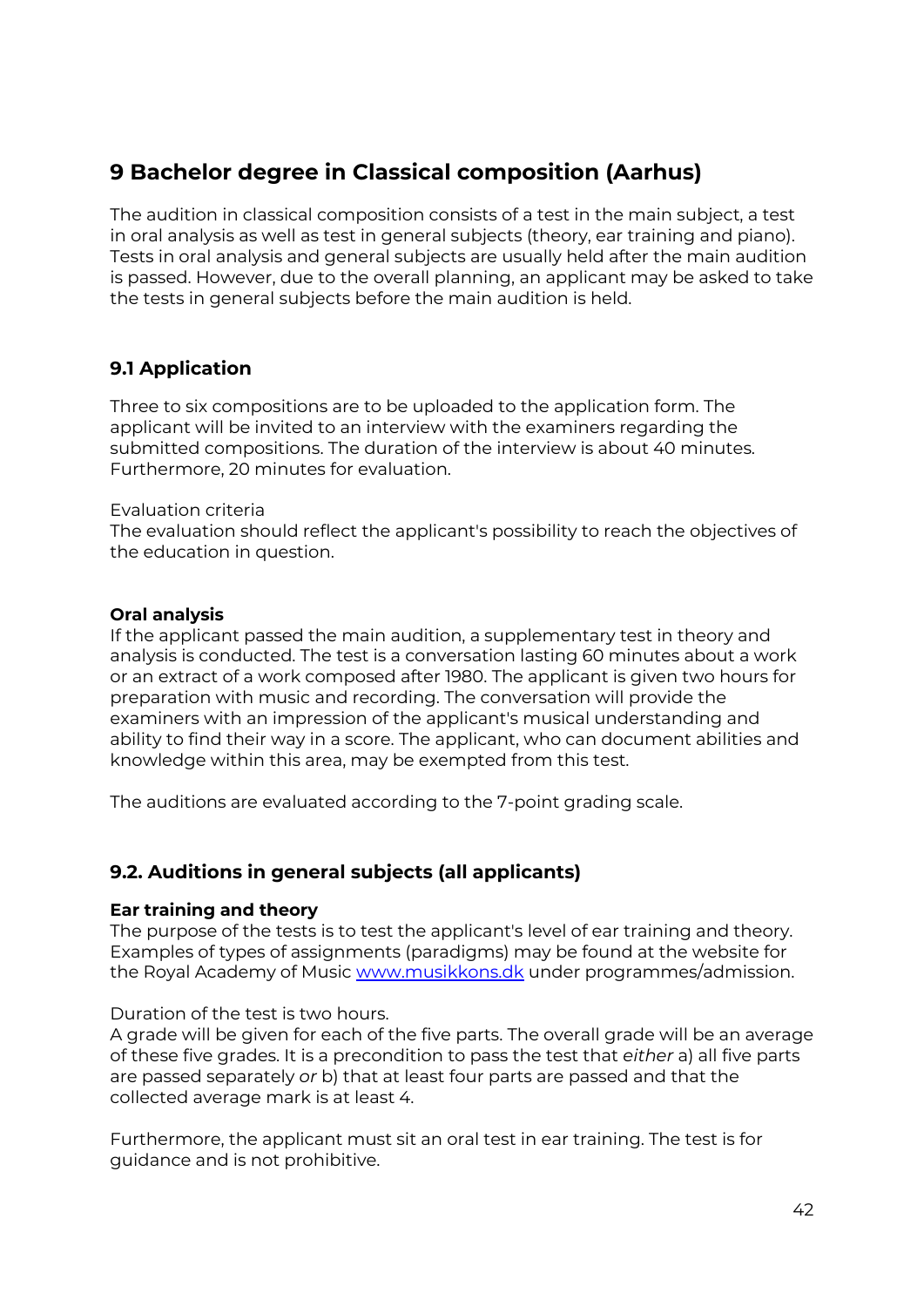The purpose of the test is to document the applicant's level with a view to providing a basis for the best possible group composition.

The test covers:

Reading test:

A test of basic theoretical knowledge using the score examples provided:

- Defining intervals. All intervals up to the ninth may appear.
- Defining triads in root position and inversions.
- Dominant seventh chords in root position and their tonal links must be defined.

Reading of rhythm:

• Sight reading test of rhythm examples noted on one line, expressed in freely-chosen staves with pulse markings, possibly time markings. The time may be:  $2/4$ ,  $3/4$  or  $4/4$ ;  $3/8$  and  $4/8$ ;  $6/8$  (with dotted fourth as counting point). Polyrhythms do not appear.

Sight singing:

• Singing from a song sheet a number of tunes of increasing difficulty.

Ear training:

- Brief rhythmic phrases are imitated.
- Brief melodic phrases are copied. Time and tone are defined.
- Pre-played intervals and triads are defined.
- Triads and tetrads in root position and inversion are pre-played at random. The tones of the chord are sung one by one in a self-chosen order – in the triads the lowest tone of the chord is defined (as root tone, third or fifth)

The duration of test is about 10 minutes.

## **Piano**

This test will be held in the same day as the ear training test, if possible.

For the entry audition, the applicant must prepare the following:

- All scales and arpeggios in major and minor played over two octaves with both hands at the same time (minor scales: all three types).
- J. S. Bach: A three-part invention or a small piece of similar character.
- One self-chosen piece. The minimal demand is a fairly easy Viennese sonata or a romantic or modern piece of similar difficulty.
- Demonstration of skills in improvisation and/or figure playing.
- A prepared 4-part chorale (e.g. from Den Danske Koralbog (The Danish Hymnal/chorale book))
- Sight reading test of a fairly easy piano piece.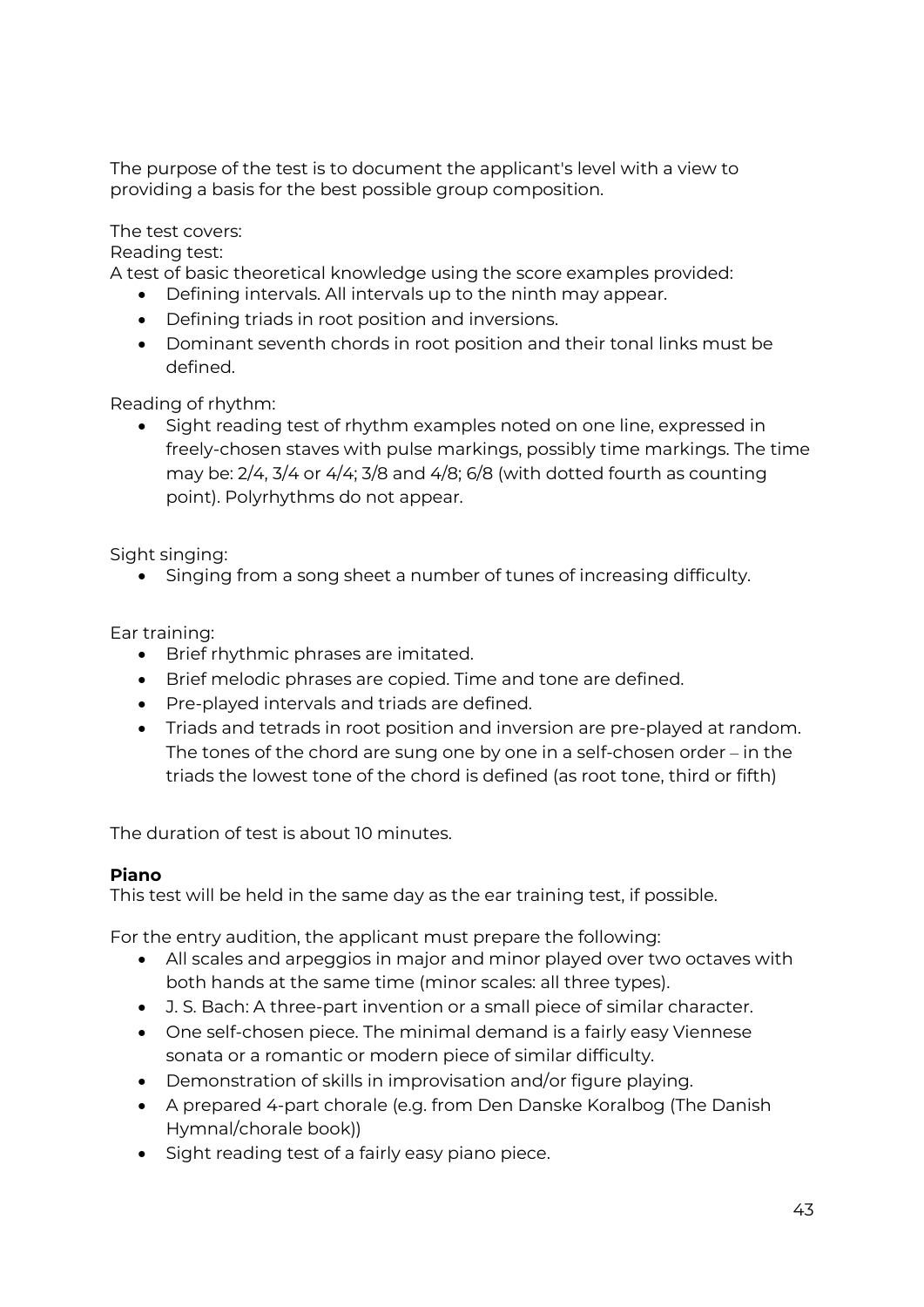The above-mentioned five works must have a combined length of 30 minutes. Furthermore, 5 minutes for evaluation. Total duration: 35 minutes.

If the applicant prefers to demonstrate their musical skills and level on another instrument than a piano, the admission requirements for the instrument in question are the same as for the main subject at the entry audition for the Bachelor course (this test will be prohibitive).